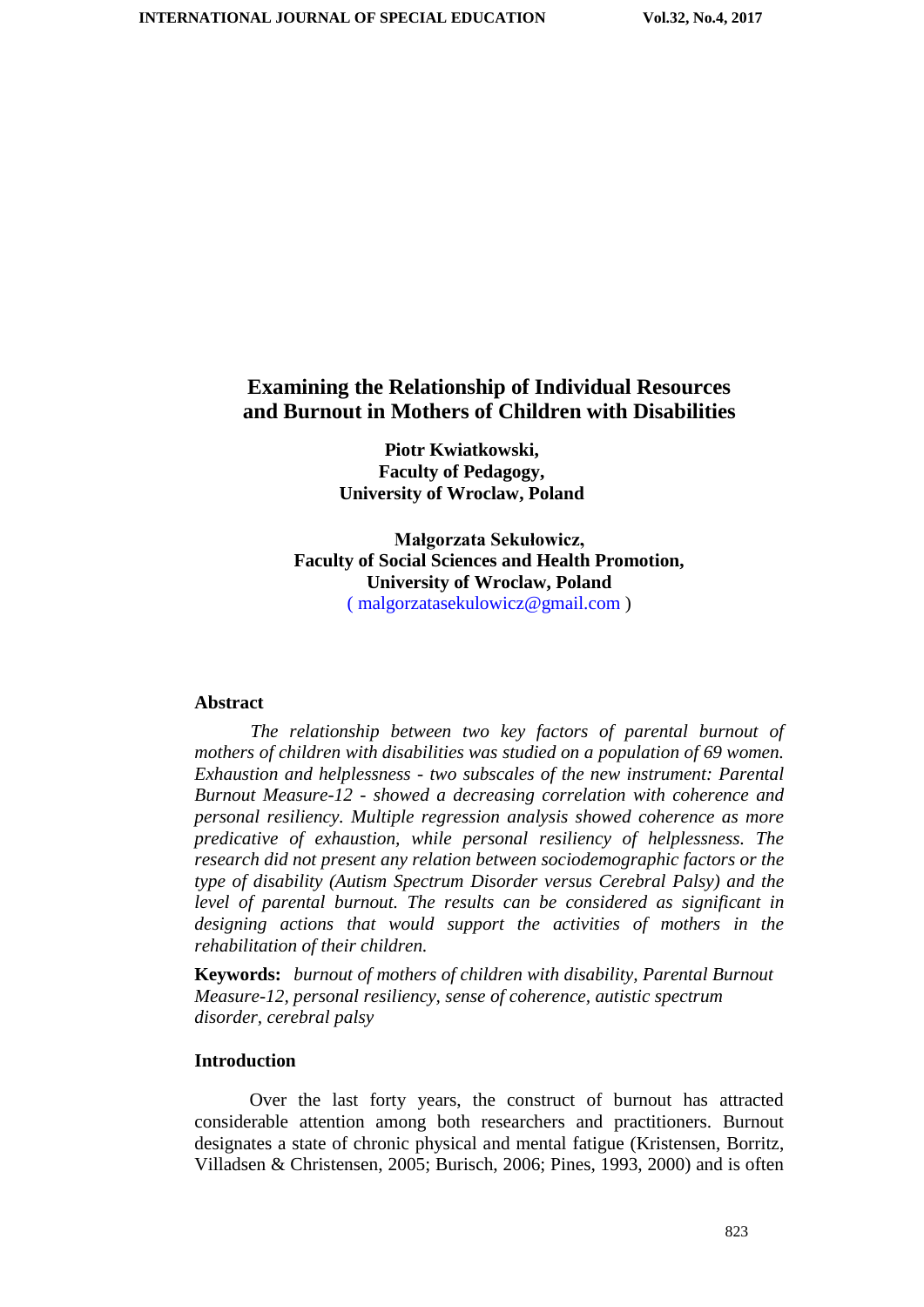experienced by people working in the helping professions. Whether its onset is sudden or slow, it is comprised of correlated physical and emotional symptoms. Thus, burnout is fundamentally a psychosomatic phenomenon. It is caused first of all by persistent stress that is not modified by the subject's coping activity measures (Sęk, 2000). Sources of occupational stress are multiple. It can originate from the experience of incongruity or discrepancy between professional expectations and actual job realities (Maslach & Leiter, 1997; Chan & Hui, 1995).

Professional burnout was first described by Freudenberger (1980), who listed the following symptoms characteristic of this chronic condition: irritability, chronic fatigue, dejection, aggravating apathy, emotional lability, frequent headaches and increased morbidity. Although discussions on the factors in and theoretical models of burnout have continued for decades now, no homogeneous, universal burnout model adequate to various professions has been developed yet. The very structure of burnout is still subject to controversy. In some frameworks, burnout is perceived as a coherent set of strongly correlated symptoms, which leads to regarding burnout as a homogeneous dimension (Pines, 1993, 2000). Other scholars argue that burnout is multidimensional (Maslach & Leiter, 1997; Schaufeli & Enzmann, 1998). Following Maslach (1976), three components of the professional burnout syndrome are distinguished (emotional exhaustion, depersonalization and reduced personal accomplishment), while their sources are located primarily in the individual him/herself, in interpersonal relationships, and in the conditions and organization of work, though macro-social and cultural factors are also considered relevant. Endorsement of the multidimensional model of burnout entails accepting that each of its components has its own complex buildup, which, theoretically, leads to generating more complex causal models of burnout. The multidimensional model demands also identifying interrelations among the components. The easiest solution is to assume that particular components are different indicators of the same phenomenon while the specificity of the components represents mainly measurement errors. On this account, burnout would be diagnosed if a person scores high in each component. But there is another possible solution, namely a sequential one. In this approach, particular burnout components are seen as causally related, or emerging as a result of expansion of the original disorder (dysfunction spreading over successive spheres of the individual's activities in life). Researchers differ on the causal sequencing of burnout components. Maslach argues for the following sequence: emotional exhaustion → depersonalization → reduced personal accomplishment. Golembiewski and Munzenrider (1988) put forward another model: depersonalization  $\rightarrow$  reduced personal accomplishment  $\rightarrow$  emotional exhaustion. As both accounts are empirically supported, it cannot be ruled out that they represent different mechanisms of initiating an equifinal process, which ultimately leads to accumulation of all three key symptoms of burnout by adding them in a particular succession. As the controversy still remains unsettled, we adopt the multidimensional model, however without positing any causal relations among its components. Consequently, we shall look for determinants of particular burnout components, taking into account also their sum as a dependent variable.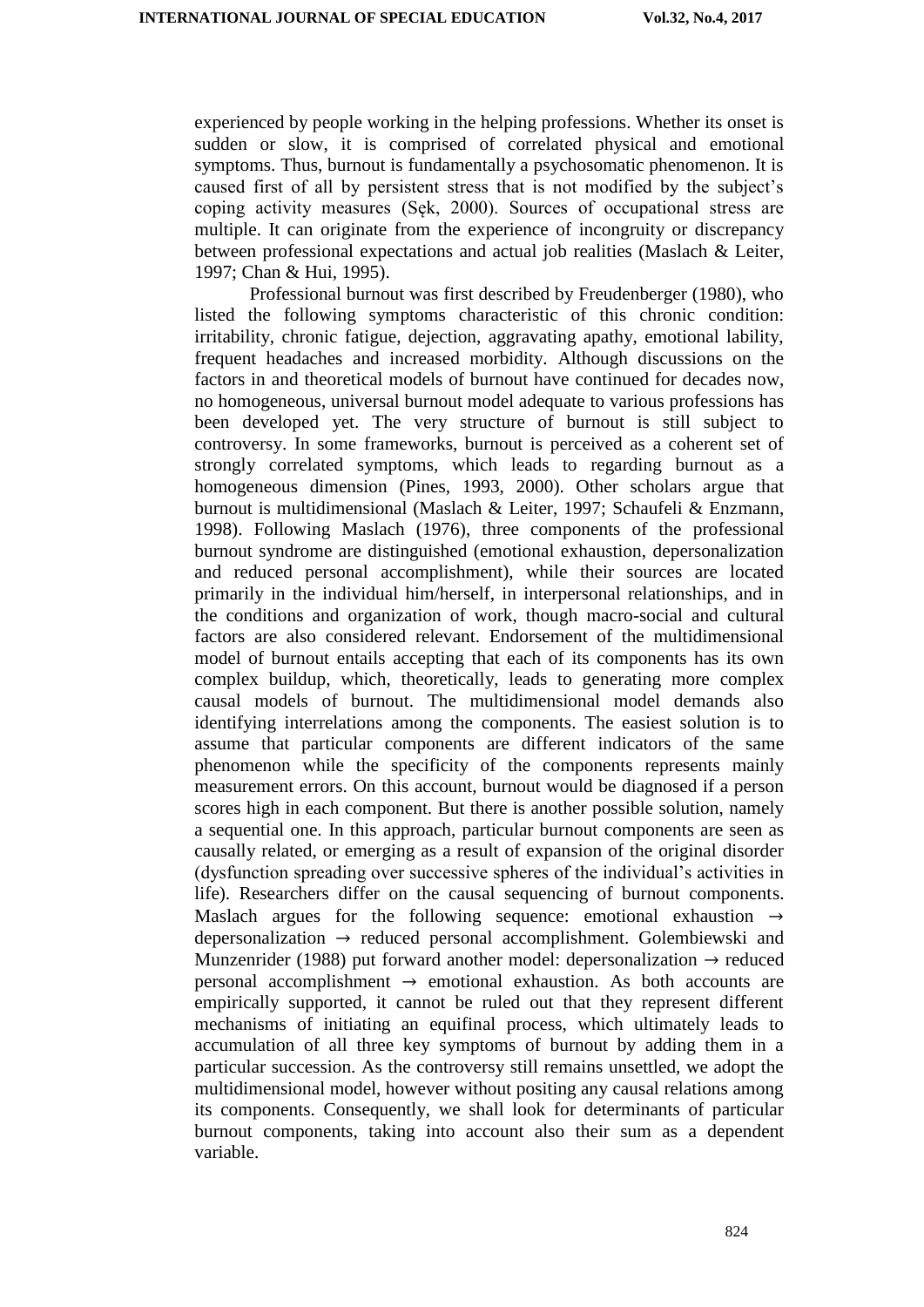Nearly simultaneously with the publication of the first studies on professional burnout, Sullivan and colleagues (1979) explored burnout in another – non-occupational – context. Specifically, it concerned burnout in parents taking care of a child with disability. Parents of children with developmental disorders face increased tasks related to education, care, therapy. This situation can be a source of serious physical and mental strain for many parents, especially for mothers. Handling the burden requires adequate resources and coping skills. Sullivan concluded that mechanisms leading to professional burnout and parental burnout are similar. She proposed that parental burnout is a progressing process of strength depletion resulting from the daily needs of permanent child-care and accretion of various difficulties in everyday life. Mothers are particularly vulnerable to burnout. It is so probably because they are traditionally responsible for child-care and -rearing while active involvement in the education of the child with disability is also inscribed in their role. Mothers often report difficulties in coping with problems caused by the child's disability (Ryman & Kucyper, 1994). The daily problems most frequently reported by mothers include: too little sleep, necessity to constantly pay attention to the child, being with the child all the time, lack of leisure time, impossibility to rest, necessity to rely on the public means of transport, arduousness of frequent consultations with specialists, lack of physical strength, sense of being constantly "tied" to the child, other people's lack of understanding for the problems the mother of a child with disability confronts, unsatisfying conjugal life, estrangement from friends and colleagues, disappointment with them, considerable financial burdens, misery of giving up on earlier plans and dreams, hardships resulting form the child's continuing reliance on others, having no time for themselves ("I look so unkempt"), chronic fatigue, and fear of the future. These problems and concerns of daily life, combined with the constant care for the child, upset adaptive processes and coping. As a result, emotional tension persists, as do physiological reactions correlated with it. In a longer perspective, this may lead to a gradual depletion of strength and burnout.

A few years after the pioneering studies by Freudenberger (1976) and Maslach (1976), the first book addressing parental burnout was released (Procaccini & Kiefaber, 1983). Although the publication was a manual for parents rather than a strictly scholarly study, its authors proposed an interesting model of parental burnout. They drew on pioneering research on burnout in practitioners of the helping professions and referred to Selye's (1956, 1974) concept of stress as a general adaptive syndrome. The authors claimed that the burnout problem could be explored in relation to all people who become parents since not everybody is well prepared for performing parental roles, and the resultant problems – with child-care and -rearing – trigger burnout. According to the authors, parental burnout is a function of chronic stress that arises from enduring maladjustment between constant demands on and needs of parents, on the one hand, and the available possibilities to meet them, on the other. The pressure of requirements and responsibilities, combined with frequently experienced frustration, anxiety and guilt feelings, exhausts parents' energy and motivation. This account of parental burnout clearly corresponds to the notion of *psychological costs* (Ratajczak, 1996). The essence of psychological costs lies in that negative emotions (especially fear and anger) emerge and persist as an individual finds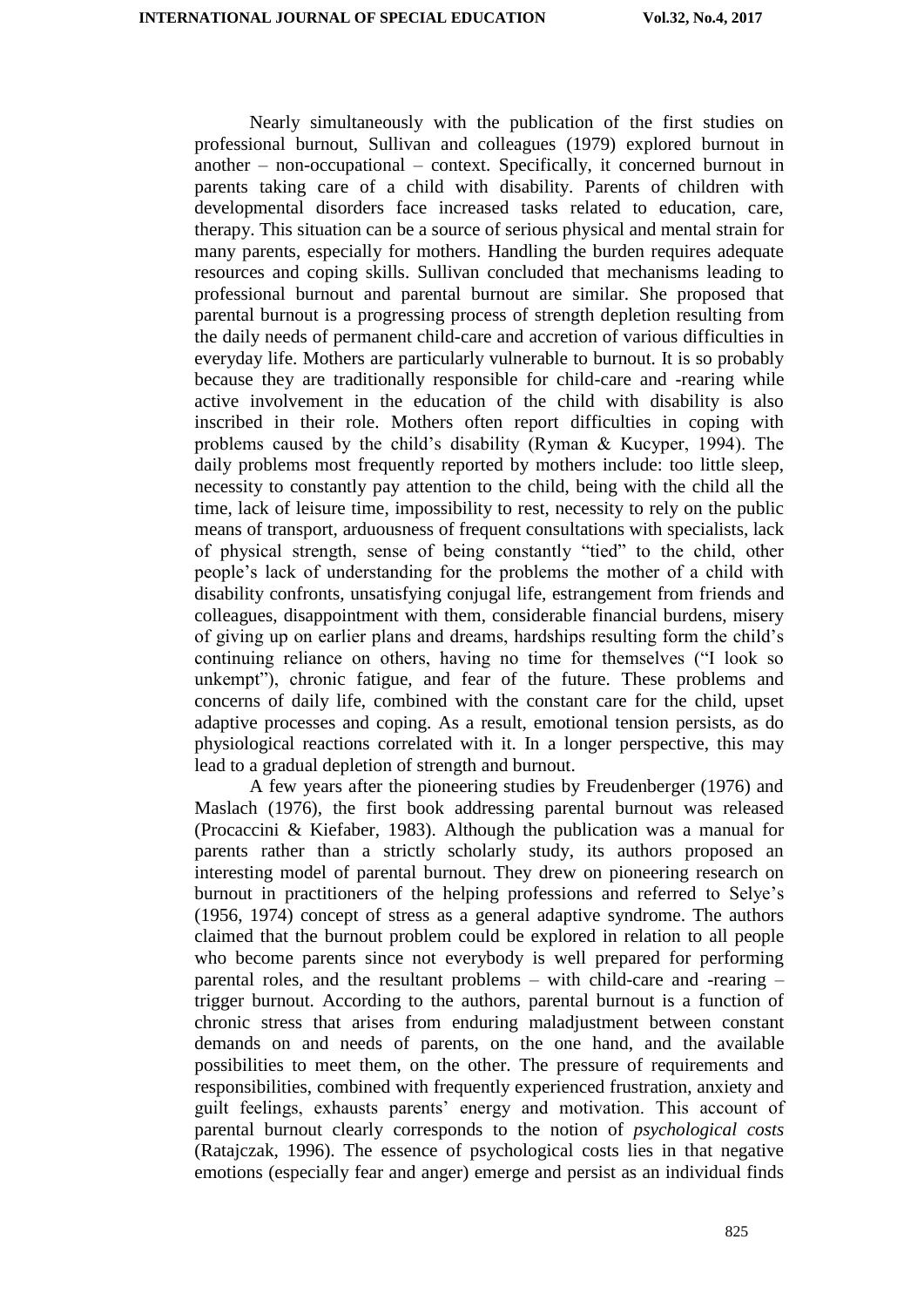him/herself in an unacceptable situation that he/she can neither change nor pull back from nor prevent. Usually, cost-generating situations are characterized by an imbalance of desires, obligations, and capacities (the individual desires the impossible, must meet demands that exceed his/her capacities, and/or is forced to choose between desire and obligation). Most generally speaking, psychological costs are emotional outcomes of motivational conflicts and selfregulation competence deficits. Importantly, however, the regulation system overload is caused not only by emotional burdens but also by other kinds of efforts related to how the mind functions in task situations – for example, the strain caused by prolonged attention focus and/or necessity to control one's behaviors, thoughts, or feelings. This means that burnout is caused not by emotions and activities as such, but rather by excessive effort invested in regulating them in continually experienced, adverse circumstances. This corresponds to the definition of stress proposed by Kozłowski (1990; 1986), who insisted that stress is an organism's excessive response to any (emotional or neuropsychological) burden including neurohormonal changes. The strain is caused by maladjustment between the individual (with his/her resources and needs) and the environment (with its demands and resources). The maladaptation affects the regulation system in three ways: (1) by generating purposive activity in the sphere of mind and behavior; (2) by monitoring the course of this activity in unfavorable conditions; and (3) by the consequences of the activity (therein-possible decision errors and restoring the impaired balance in the regulation system). The individual fulfills his/her needs and meets the demands placed on him/her using the internally and externally available resources. To function normally, the individual must maintain the system of his/her internal and external resources in a dynamic equilibrium. The system of resources is permanently fluid, and as the resources are continually being used, they should be, on the whole, utilized with prudence, and, when running out, they must be immediately compensated for and, in a longer perspective, rebuilt. According to Hobfoll (2002), as an individual develops, he/she learns how to manage his/her resources – how to identify them, accumulate and replenish them after a loss, transform/utilize, improve and invest them, etc. In this context, stress can be understood as (1) a signal alerting the individual to harmful developments in his/her resources system (loss, risk, waste, or failure to replenish them, etc.); and (2) a source of strain for the regulation system, leading to increased expenditure of resources, while burnout can be comprehended as a persistent shortage of resources as compared to the individual's needs, demands and social roles, combined with entrenched disturbances in self-regulation processes. Hobfoll proposes various definitions and classifications of resources. He is not very precise with his terminology, which is explicable insofar that, from an adaptive or developmental perspective, it is hardly possible to produce a complete list of what an individual might find necessary or potentially useful in the adaptation process. In this sense, any classification of resources is only provisional, and can be legitimately contested on scholarly grounds. Attempts at inventorying human needs stumble over a similar obstacle. However, it is certainly valid to distinguish the category of *key resources* that is resources that are particularly relevant to the functioning of the entire system of resources and their regulation. Key resources are the ones on which utilization of all other resources depends as does the capacity to efficiently replenish them and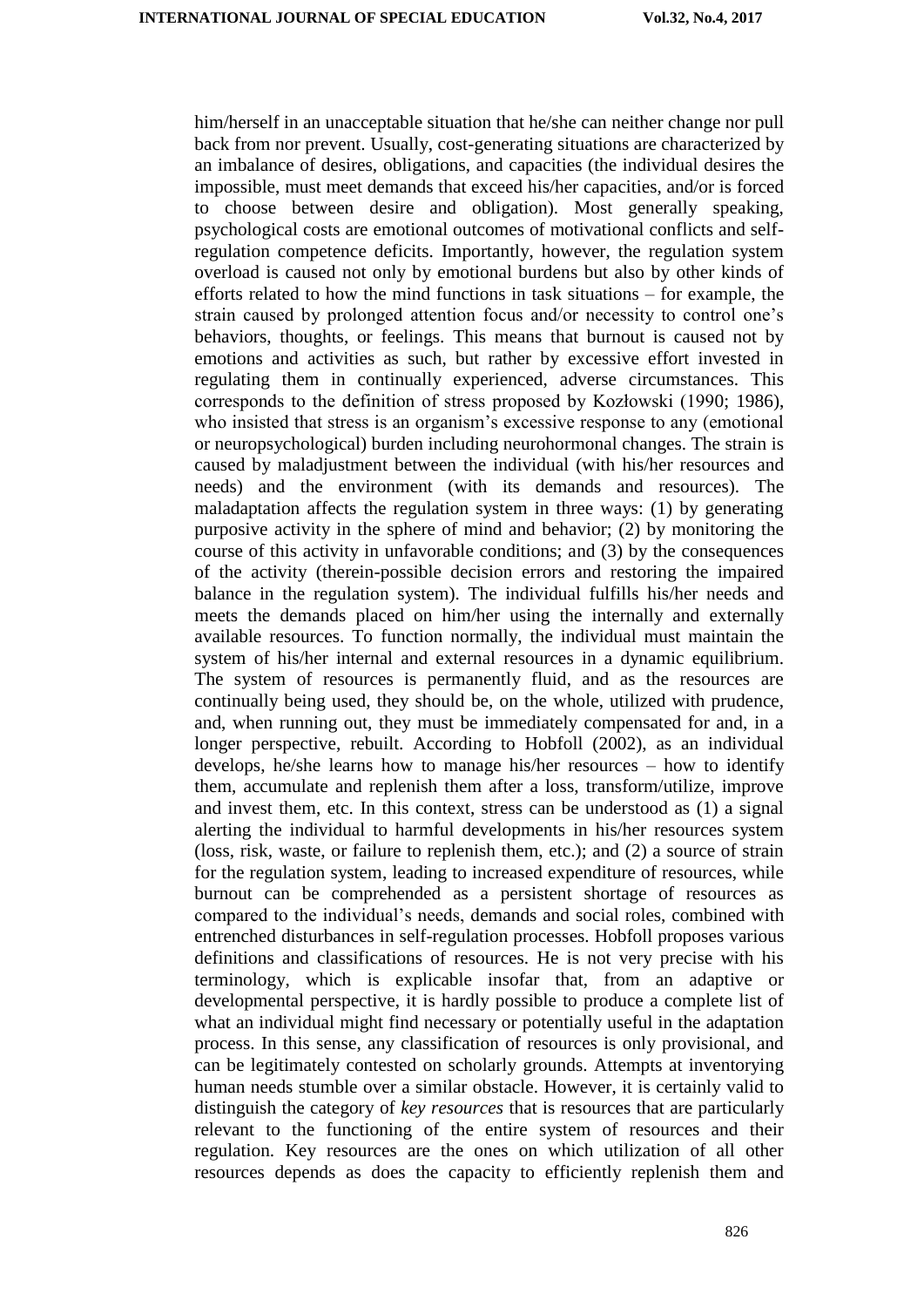prevent their excessive depletion. Hobfoll (2002) lists a few personal resources that he sees as vital in this special sense. In our view, there are two key resources, namely *sense of coherence* and *personal resiliency*. They are essential because they reflect two important aspects of regulation. Sense of coherence represents the motivational aspect of regulation processes (it determines an individual's engagement in the realization of values and the building of the resources system by helping him/her understand the surrounding world, feel a sense of agency, and perceive his/her activity as valid and meaningful from a variety of perspectives). Personal resiliency reflects the competence aspect of regulation as it determines an individual's capacity to flexibly adjust to changing situations while retaining the integration of central personality components, such as attitudes, beliefs, life goals, self-concepts, etc.

Both these constructs – sense of coherence and personal resiliency – can be viewed as related to the effectiveness of coping with stress. However, they carry also another essential connotation, as they are involved in cognitive processes and decision-making. We believe that both features not only express resistance to adversity and character strength (cf. Peterson & Seligman, 2004) which derives directly from their scientific genesis (both constructs were generated by research on people in extremely adverse situations), but also – first of all perhaps – reflect wisdom (Sternberg, 1998), self-care capacity (Khantzian & Mack, 1983), and the ability to regulate emotions and establish constructive relationships with others (Goleman, 1995).

The aim of our research is to examine the relationship between the levels of these two key resources (sense of coherence and personal resiliency) and the level of burnout in parents of children with disability. Consistent with our earlier research findings, parental burnout has two major components: exhaustion and helplessness. We believe that exhaustion reflects the regulation system overload and/or entrenched deficits of energy resources while helplessness represents deficits in competences necessary to effectively solve problems arising from the role of the parent of a child with disability. The depersonalization/cynicism dimension is very rarely found in parental burnout since an overwhelming majority parents love their children with disability and feel responsible for them, which by default forestalls depersonalization and cynicism. Besides, even if some of the parents who report burnout are jaded with the excessively distressing circumstances surrounding their child, the social norm that commands caring for one's child impedes any expression of such attitudes.

We expect that both dimensions of parental burnout – exhaustion and helplessness – are associated with both sense of coherence and personal resiliency. Besides these correlations, we intend to examine possible connections between parental burnout levels and selected sociodemographic characteristics, though this is a secondary issue in our research design. Importantly, the analysis results presented below are part of the validation program of our tool for measuring parental burnout. In nearly all, rather scarce, quantitative studies of parental burnout so far, modified professional burnout tests have been used based on the MBI questionnaire (*Maslach Burnout Inventory*) developed by Maslach, or on the SMBM questionnaire (*Shirom-Melamed Burnout Measure*) developed by Shirom and Melamed, (2006). Parental burnout or mental health scales are used more frequently, but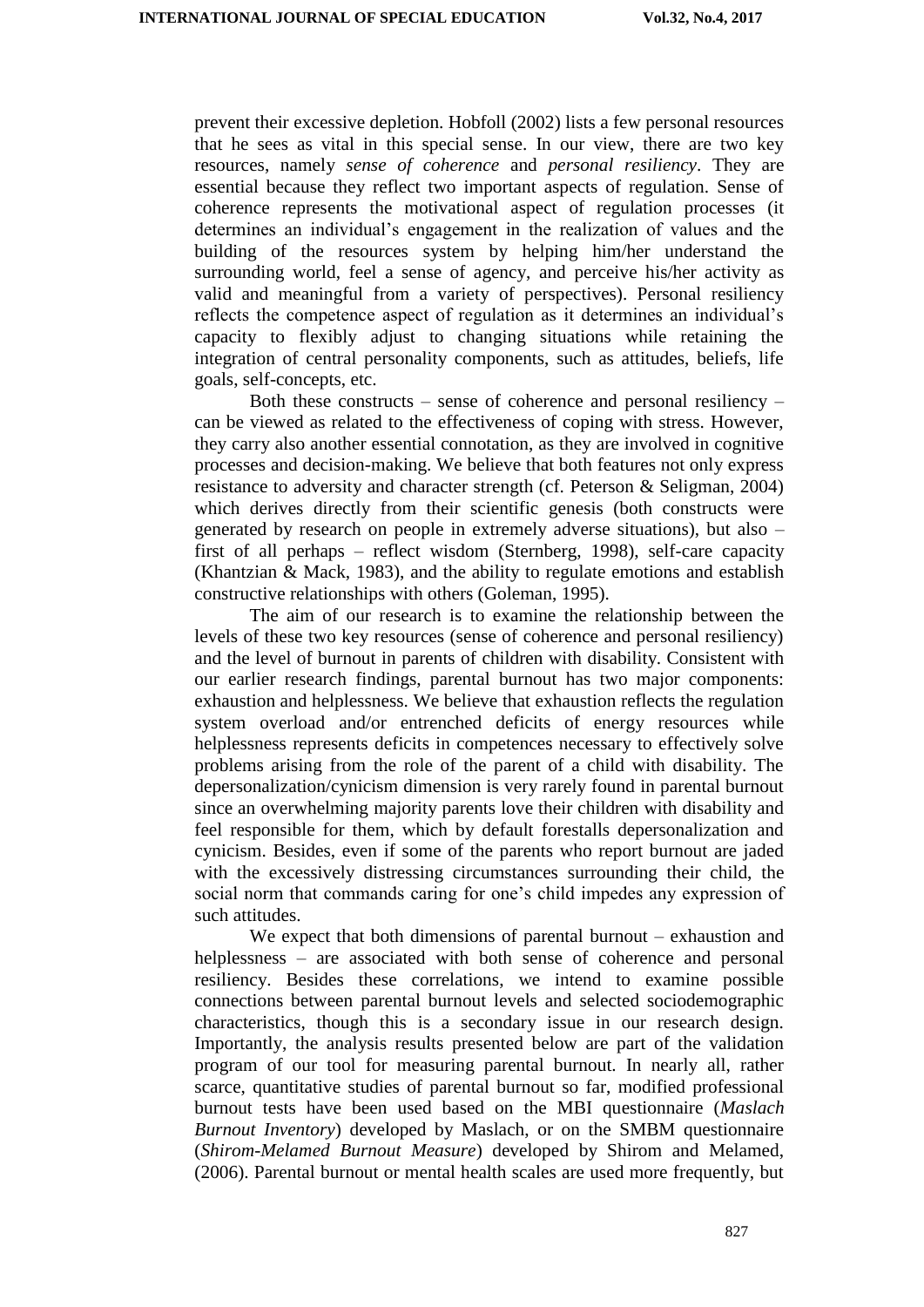they only help infer about parental burnout without diagnosing it directly. Therefore, we have concluded that a special instrument should be constructed to measure burnout in parents of children with disabilities (see Sekułowicz  $\&$ Kwiatkowski, 2013; Sekułowicz, 2013; Kwiatkowski & Sekułowicz, 2016).

## **Method**

# **Participants**

This cross-sectional study targets a population of mothers of children with a disability (Autism Spectrum Disorder and Cerebral Palsy) Nonrandomly selected subjects (N=69) agreed to complete a questionnaire (burnout measure, measures of sense of coherence, personal resiliency, and socio-demographic variables). The study was granted approval by the institutional review board of research ethics prior to the study being initiated. The characteristics of the study's sample are presented in Table 1.

## **Table 1. Sample characteristics (N=69).**

| Variable                                 | <b>Statistics</b> |
|------------------------------------------|-------------------|
| Mothers - gender (% female)              | 100.00%           |
| Mothers - age, $avg \pm sd$              | 33.89±4.40        |
| Mothers – in education $(\%)$            |                   |
| Primary or basic vocational              | 13.04%            |
| Secondary degree                         | 37.68%            |
| Higher degree                            | 49.28%            |
| Child with disability - gender (% male)  | 69.56%            |
| Child with disability - age $avg \pm sd$ | $6.48 \pm 3.44$   |
| Disability type (%):                     |                   |
| Cerebral palsy                           | 55,07%            |
| Autism Spectrum Disorder                 | 45.93%            |
| Family type (%):                         |                   |
| Both parents                             | 84.05%            |
| Mother only                              | 15.96%            |
| Number of children in the family (%)     |                   |
| One                                      | 43.47%            |
| Two                                      | 37.68%            |
| Three or more                            | 18.84%            |
| Residency (%):                           |                   |
| Rural                                    | 24.63%            |
| Small town                               | 40.58%            |
| Big city                                 | 34.78%            |

#### **Measures**

*Parental Burnout Measure (PBM-12).* The questionnaire was explained in our previous publications (Sekułowicz & Kwiatkowski, 2013; Sekułowicz, 2013; Kwiatkowski & Sekułowicz, 2016). It is a simple instrument with a 4 point Likert scale. The measurement is carried out in two dimensions: exhaustion (E) and helplessness (H). Both dimensions are measured as a sum of 6 items (see Table 2).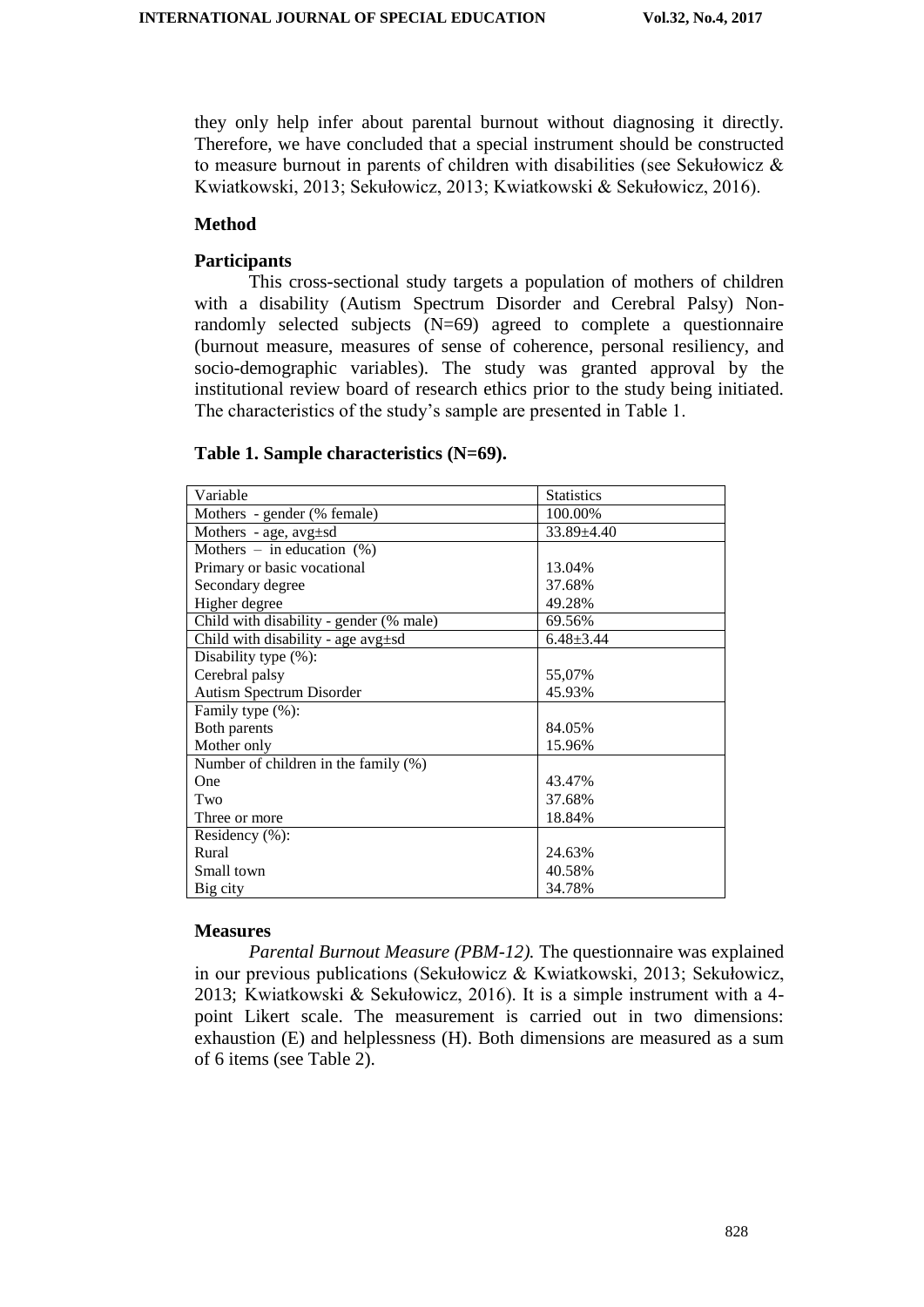# **Table 2. Parental Burnout Measure (PBM-12). Items of subscales – Exhaustion (E) and Helplessness (H).**

| 1. I feel very tired of taking care of my child. (E)                              |
|-----------------------------------------------------------------------------------|
| 2. I feel completely exhausted with my family situation. (E)                      |
| 3. I find the world a gray place. (E)                                             |
| 4. I get irritated. (H)                                                           |
| 5. I raise my voice at my child with disability. (H)                              |
| 6. I feel that I work too hard with my child; this situation depresses me. (E)    |
| 7. I feel hopeless taking care of my child. (H)                                   |
| 8. Taking daily care of my child at home is a true struggle for me. (E)           |
| 9. I feel that my efforts providing care for my child are inefficient. (H)        |
| 10. I feel as if I was on my last legs; I cannot cope anymore. (E)                |
| 11. I think I'm trying really hard but I'm not reaching the goals I set up for my |
| development (H)<br>child's                                                        |
| 12. I feel bad because of the way I treated my child. (H)                         |
|                                                                                   |

In previous studies (Sekułowicz, 2013), confirmative factor analysis PBM-12 was conducted on the sample of mothers of children with disabilities for three solutions: one-dimensional, two-dimensional orthogonal and twodimensional oblique structures. The two-dimensional orthogonal model was least supported. The one-dimensional model showed somewhat better results. The best fit was noted for the two-dimensional oblique model. In the case of two-dimensional models, subscales were tested in line with previously established keys in the former studies. The results corroborate the theoretical assumption that parental burnout is a relatively coherent composition of two factors: exhaustion and helplessness. Therefore, both factors should be taken into account in the measures of parental burnout, in parents of children with disabilities. Fully satisfactory internal reliability indicators (Cronbach's alpha) were reached by all burnout measures – PBM-12 total score (.90), exhaustion subscale (.88), and helplessness sub-scale (.80).

**Sense of coherence**. The SOC-29 questionnaire measures "a global orientation that expresses the extent to which one has a pervasive, enduring though dynamic feeling of confidence that (1) the stimuli deriving from one's internal and external environments in the course of living are structured, predictable and explicable; (2) the resources are available to one to meet the demands posed by these stimuli; and (3) these demands are challenges, worthy of investment and engagement" (Antonovsky, 1987, p. 19). Each of the aforementioned dimensions (comprehensibility, manageability, and meaningfulness) contributes in a distinct way to an effective use of adaptive resources in difficult situations. SOC-29 is a widely used tool for measuring the sense of coherence. The author of this tool, Antonovsky (1993), is the founder of the salute-genic theory. In Antonovsky's study (1998), Cronbach's alpha for the SOC-29 scale ranged from .86 to .95. In our study, the internal reliability indicators for he subscales were considerably lower: .71 for comprehensibility, .56 for manageability, .76 for meaningfulness, and .85 for the complete SOC-29 scale. The manageability subscale had unsatisfactory internal reliability indicators.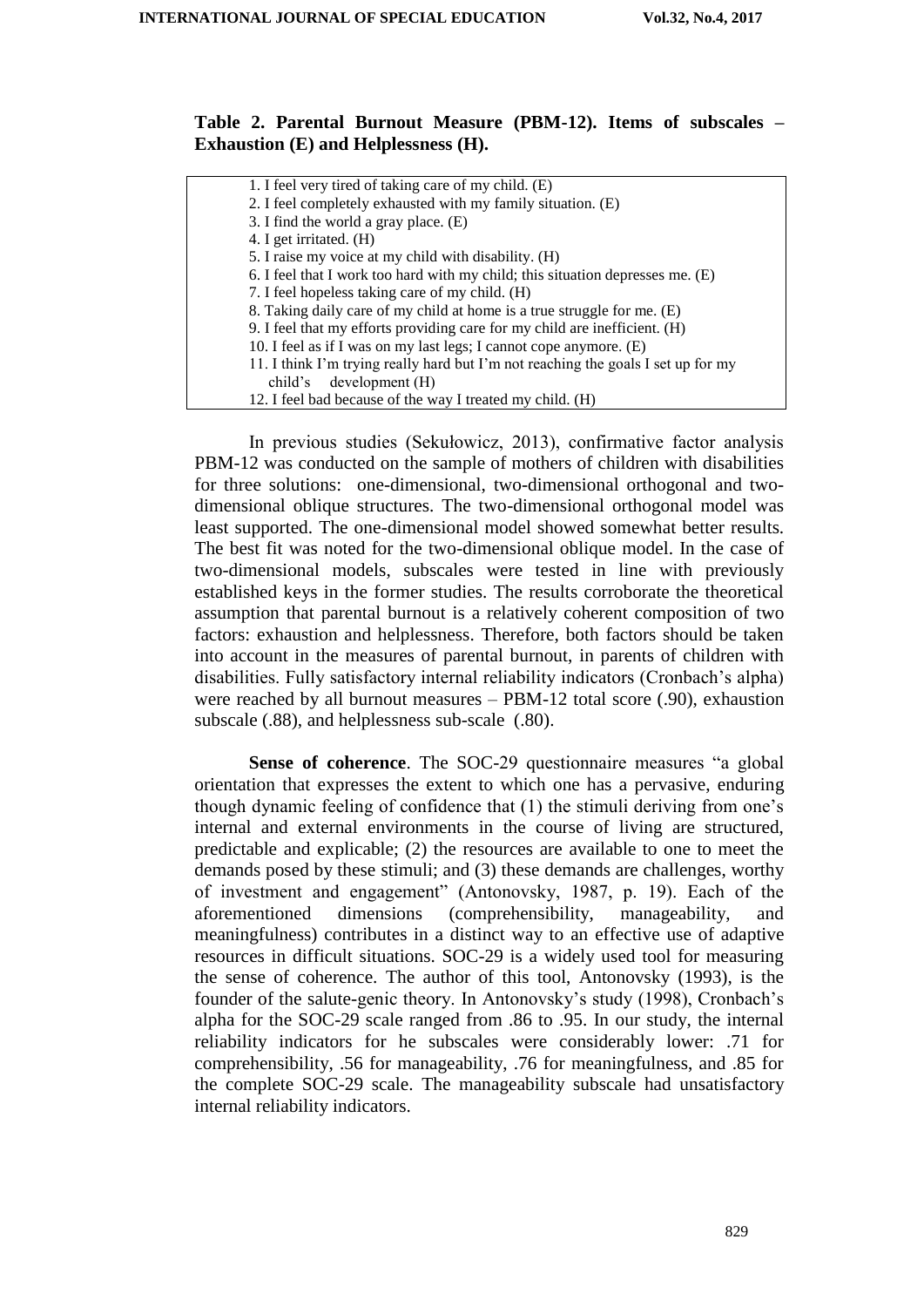**Resiliency.** A Polish questionnaire has been employed, namely *Resiliency Assessment Scale – SPP-25* (Ogińska-Bulik & Juczyński, 2008). It resembles in a way to the ego-resiliency construct (Block & Block, 1980). The efficiency of the processes of self-regulation is measured with this instrument. The efficiency manifests itself in five correlated dimensions: (1) persistence and determination (SPP1); (2) openness to new experiences and a sense of humor (SPP2); (3) personal competence of coping with and tolerating negative emotions (SPP3); (4) tolerance of failure and treating life as a challenge (SPP4); and (5) an optimistic attitude to life and the ability to gather strength in difficult situations (SPP5). The designers of the tool (Ogińska-Bulik  $\&$ Juczyński, 2008) give reliability indicators for the subscales as ranging from .67 to .75, and .89 for the total scale. In our study, Cronbach's alpha figures were similar: from .70 to .79 for the subscales, and total score .94 for SPP-25.

#### **Statistical procedure**

The cross-sectional data presented here was collected from a nonrandom, small sample of 69 mothers of children with disabilities. Descriptive statistics were performed on all measures. One-way variance analyses (ANOVA), Pearson correlation analyses, and multiple linear regression analyses were performed. Significant effects were at  $p < .05$ . All analyses were done using the *Statistica* package.

#### **Ethics**

All procedures performed in this study involving human participants were in accordance with the ethical standards of the institutional and/or national research committee and with the 1964 Helsinki declaration and its later amendments or comparable ethical standards. Informed consent was obtained from all individual participants (parents) included in the study, which was approved by the […] University.

#### **Results**

Key analyses in our study focus on the relationship between burnout and mothers' individual resources (sense of coherence and personal resiliency). Before these data are presented, however, it makes sense to analyze associations between burnout and sociodemographic variables (see Table 3) and interrelations between the measures of individual resources used in the study (see Table 4 and Table 5).

None of the sociodemographic variables (Table 3) had a differential effect on the level of burnout reported by mothers in our sample. Only age of the child with disability was associated with the mothers' burnout in the degree that approximated statistical significance:  $(F(1.68) = 3.22; p = 0.07)$ . Mothers of older children scored slightly higher  $(M = 15.39; SD = 4.28)$  on the exhaustion scale than mothers of younger children  $(M = 13.51; SD = 4.27)$ .

The data in Table 4 shows that the constructs of sense of coherence and personal resiliency are not fully discrete. The two coherence subscales (*manageability* and *meaningfulness*) have factor loadings over .30 for the first factor, which is strongly marked by the resiliency dimensions. The two resiliency subscales (*competencies to cope and tolerance of a negative affect*, and *tolerance of failures and treating life as a challenge*) have factor loadings over .30 for the second factor, which is strongly marked by the sense of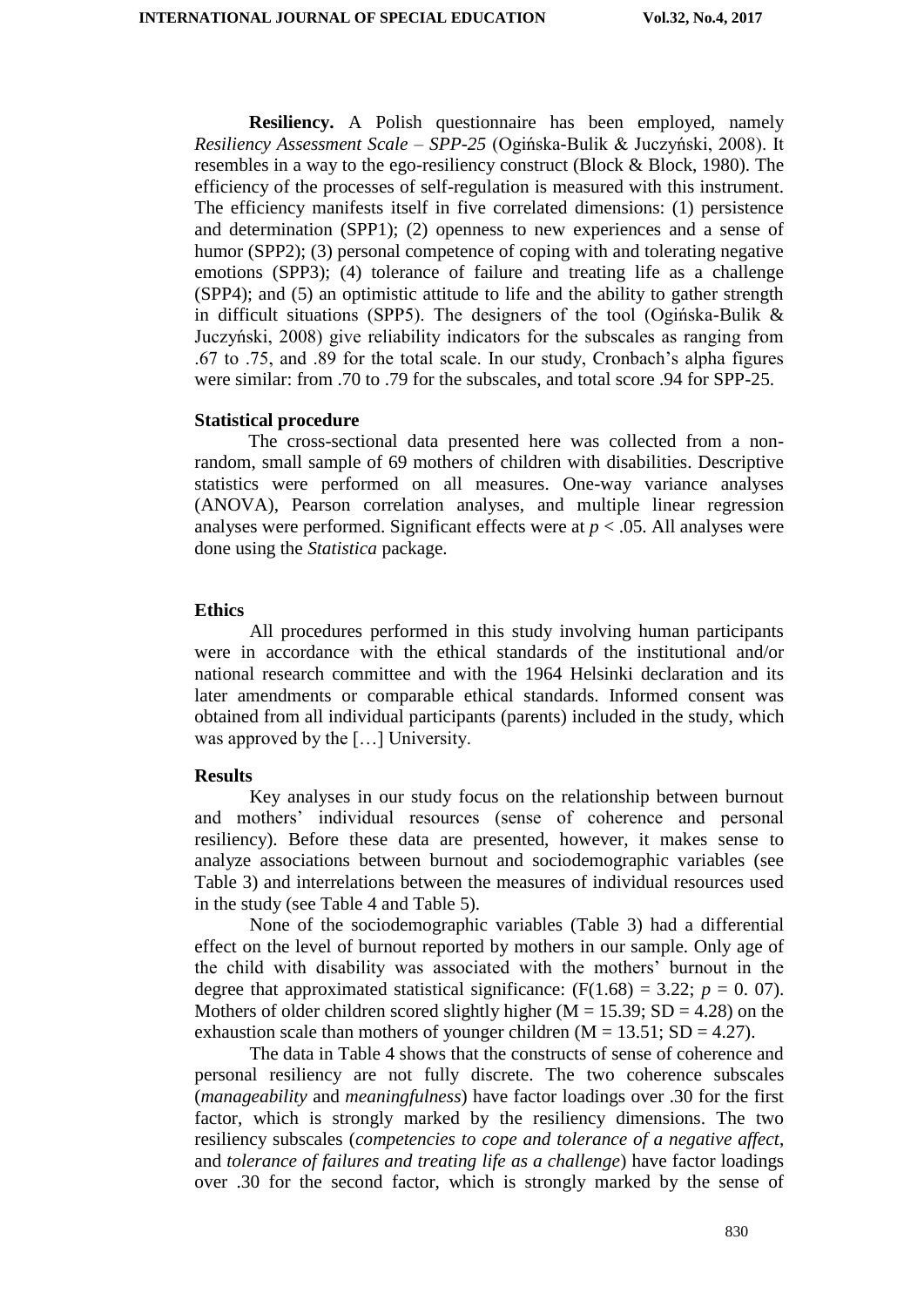coherence dimensions. Importantly, however, personal resiliency and sense of coherence are singled out as separate factors (in the principal component analysis). Considerable consistency of the sense of coherence and personal resiliency scales, expressed in high factor loadings (from .77 to .89 for the sense of coherence, and from .76 to .90 for resiliency) and in strong intercorrelations (from .61 to .71 for the sense of consistency, and from .56 to .84 for resiliency; see Table 5), justifies using the global measures of SOC and SPP rather than particular subscales later in multiple regression analysis.

|                       | Table 3. Sociodemographic characteristics and parental burnout levels: |  |
|-----------------------|------------------------------------------------------------------------|--|
| Analysis of variance. |                                                                        |  |

|                                  | Parental burnout in inter-group comparisons |                                         |                       |  |  |
|----------------------------------|---------------------------------------------|-----------------------------------------|-----------------------|--|--|
| Sociodemographic characteristics |                                             | test $F$ and means (standard deviation) |                       |  |  |
|                                  | <b>Exhaustion</b>                           | <b>Helplessness</b>                     | <b>Total score</b>    |  |  |
| <b>Disability type</b>           | $F = .74; ns$                               | $F=.01; ns$                             | $F = .59; ns$         |  |  |
|                                  |                                             |                                         |                       |  |  |
| Cerebral Palsy (N=38)            | 14.68 (4.36)                                | 13.58(3.67)                             | 28.26 (7.62)          |  |  |
| Autism Spectrum Disorder (N=31)  | 13.77 (4.34)                                | 13.45 (4.39)                            | 27.23 (8.22)          |  |  |
| Child with disability - gender   | $F = .34; ns$                               | $F = .52; ns$                           | $\overline{F=47;}$ ns |  |  |
|                                  |                                             |                                         |                       |  |  |
| Male $(N=48)$                    | 14.47 (4.20)                                | 13.75 (3.82)                            | 28.29 (7.58)          |  |  |
| Female $(N=21)$                  | 13.81 (4.71)                                | 13.00(4.36)                             | 26.81 (8.57)          |  |  |
|                                  |                                             |                                         |                       |  |  |
| Child with disability - age      | $F=3.22; p=.077$                            | $F=.21; ns$                             | $F = 1.46; ns$        |  |  |
| $\leq$ me (N=41)                 |                                             |                                         |                       |  |  |
| $>$ <i>me</i> (N=28)             | 13.51 (4.27)                                | 13.34 (3.89)                            | 26.85 (7.67)          |  |  |
|                                  | 15.39 (4.28)                                | 13.78 (4.16)                            | 29.18 (8.05)          |  |  |
| Parent's age                     | $F = 1.02; ns$                              | $F = 1.24$ ; ns                         | $F = 1.26; ns$        |  |  |
|                                  |                                             |                                         |                       |  |  |
| $\leq$ me (N=37)                 | 13.78 (4.12)                                | 13.02(3.73)                             | 26.81 (7.30)          |  |  |
| $>$ <i>me</i> (N=32)             | 14.84 (4.58)                                | 14.09 (4.24)                            | 28.94 (8.43)          |  |  |
|                                  |                                             |                                         |                       |  |  |
| <b>Parent's education</b>        | $F = .40; ns$                               | $F=1.32; ns$                            | $F = .52; ns$         |  |  |
| Elementary or basic vocational   | 13.11 (5.09)                                | 13.11(3.22)                             | 26.22 (8.09)          |  |  |
| $(N=9)$                          | 14.26 (4.89)                                | 12.65(4.70)                             | 26.93 (9.20)          |  |  |
| Secondary (N=26)                 | 14.59 (3.74)                                | 14.29 (3.48)                            | 28.88 (6.70)          |  |  |
| Higher $(N=34)$                  |                                             |                                         |                       |  |  |
|                                  |                                             |                                         |                       |  |  |
| <b>Family type</b>               | $F = .57; ns$                               | $F = 0.27; ns$                          | $F = .46; ns$         |  |  |
|                                  |                                             |                                         |                       |  |  |
| Both parents $(N=58)$            | 14.10(4.23)                                 | 13.41 (4.03)                            | 27.52 (7.78)          |  |  |
| Only mother $(N=11)$             | 15.18(5.02)                                 | 14.09 (3.81)                            | 29.27 (8.49)          |  |  |
|                                  |                                             |                                         |                       |  |  |
| Number of children in the family | $F = .10; ns$                               | $F=.01; ns$                             | $F=.03; ns$           |  |  |
| 1 $(N=30)$                       | 14.37 (4.28)                                | 13.60 (3.82)                            | 27.97 (7.59)          |  |  |
| 2 $(N=26)$                       | 14.00 (4.33)                                | 13.50 (4.26)                            | 27.50 (8.09)          |  |  |
| $3 + (N=13)$                     | 14.62 (4.81)                                | 13.38 (4.06)                            | 28.00 (8.62)          |  |  |
|                                  |                                             |                                         |                       |  |  |
| <b>Residence</b>                 | $F = 1.33; ns$                              | $F = .90; ns$                           | $F = 1.23; ns$        |  |  |
|                                  |                                             |                                         |                       |  |  |
| Rural area $(N=17)$              | 14.12 (4.54)                                | 13.71(4.13)                             | 27.83 (8.35)          |  |  |
| Small town (N=28)                | 13.43 (4.32)                                | 12.79 (3.98)                            | 26.21 (7.85)          |  |  |
| Big city $(N=24)$                | 15.38 (4.16)                                | 14.25 (3.88)                            | 29.63 (7.43)          |  |  |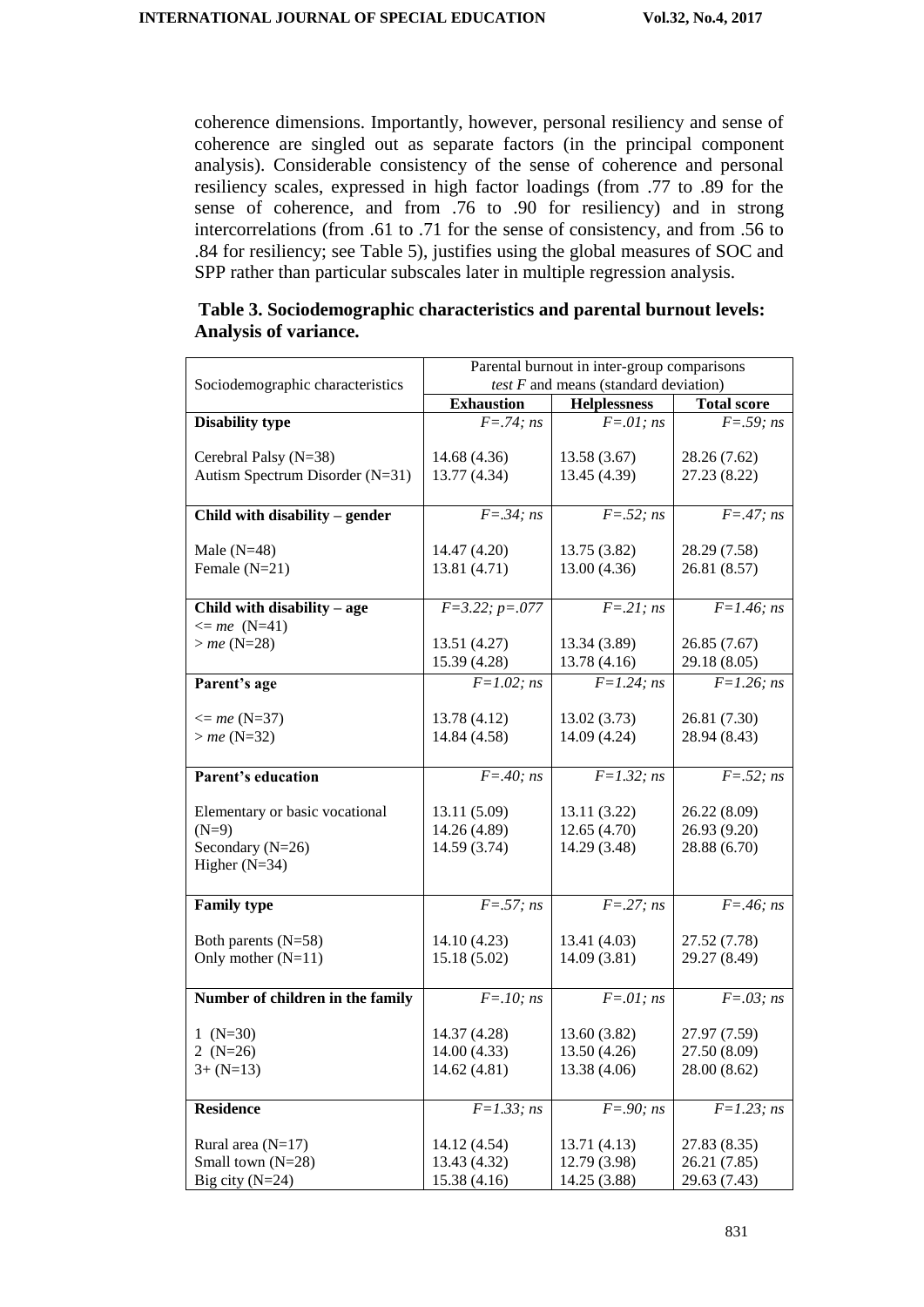| <i>me</i> = median; <i>ns</i> = insignificant result ( $p > 0.10$ ) |  |  |
|---------------------------------------------------------------------|--|--|

**Table 4. Individual resources in mothers of children with disabilities: Results of factor analysis of the sense of coherence and personal resiliency subscales (N=69). Exploratory factor analysis: Principal components method, Varimax rotation, factor extraction at eigenvalues >1.**

| Subscales of<br>Sense of coherence (SOC) and | Factor 1 | Factor 2 |
|----------------------------------------------|----------|----------|
| Resiliency (SPP)                             |          |          |
| SOC - Comprehensibility                      | .11      | .89      |
| SOC - Manageability                          | .38      | .80      |
| $SOC - Meaningfulness$                       | .43      | .77      |
| $SPP-1$                                      | .76      | .18      |
| $SPP-2$                                      | .84      | .29      |
| $SPP-3$                                      | .88      | .31      |
| $SPP-4$                                      | .83      | .39      |
| $SPP-5$                                      | .90      | .23      |
| Accounted-for variance                       | 49%      | 30%      |

Tables 6-8 show multiple regression analyses conducted to establish predictability of sense of coherence and personal resiliency for parental burnout indicators. Burnout was measured based on two correlated subscales of exhaustion and helplessness. When assessing predictability of sense and coherence and personal resiliency for exhaustion, helplessness was entered in the equation as a predictor of exhaustion, which allowed assessing the pure predictability of both resources against the background of their correlation with helplessness and the correlation of helplessness with exhaustion. A similar procedure was used in assessing predictability of resources for helplessness (in this case, exhaustion was entered in the first position of the regression equation, followed by the resources).

**Table 5. Pearson's correlation coefficients – parent's age (PA) and child's age (CA), sense of coherence subscales (Co, Ma, Me), resiliency subscales (SPP1-SPP5) and parental burnout (E, H, PB) in the sample of mothers of children with disabilities (N=69).**

| Var.            | M         | <b>SD</b>             | CA       | $\mathsf{C}$<br>$\Omega$ | Ma            | Me            | <b>SPP</b><br>1 | <b>SPP</b><br>$\overline{2}$ | <b>SPP</b><br>3 | <b>SPP</b><br>4 | <b>SPP</b><br>5 | E                        | H                                    | PB                                            |
|-----------------|-----------|-----------------------|----------|--------------------------|---------------|---------------|-----------------|------------------------------|-----------------|-----------------|-----------------|--------------------------|--------------------------------------|-----------------------------------------------|
| PA              | 33.8<br>3 | 4.4<br>$\Omega$       | .49<br>* | $\cdot$<br>3             | .19           | .12           | .22             | .09                          | .11             | .07             | .02             | .03                      | .04                                  | .04                                           |
| <b>CA</b>       | 6.48      | 3.4<br>$\overline{4}$ |          | $\cdot$<br>9             | .03           | .11           | Ma              | $-.00.$                      | .14             | .09             | $-.02$          | .20                      | .07                                  | .15                                           |
| Co              | 39.6<br>5 | 9.2<br>9              |          |                          | .63<br>$\ast$ | .61<br>$\ast$ | $.33*$          | $.33*$                       | $.42*$          | $.43*$          | $.31*$          | .58<br>$\ast$            | .46<br>*                             | .55<br>$\ast$                                 |
| Ma              | 44.9<br>9 | 9.0<br>5              |          |                          |               | .71<br>$\ast$ | $.42*$          | $.50*$                       | $.57*$          | $.60*$          | $.55*$          | .67<br>$\ast$            | $\overline{\phantom{a}}$<br>.47<br>* | .60<br>$\ast$                                 |
| Me              | 39.0<br>6 | 7.7<br>$\overline{4}$ |          |                          |               |               | $.41*$          | $.64*$                       | $.55*$          | $.65*$          | $.54*$          | .59<br>$\ast$            | .46<br>*                             | $\qquad \qquad \blacksquare$<br>.56<br>$\ast$ |
| <b>SPP</b><br>1 | 15.1<br>9 | 2.5<br>3              |          |                          |               |               |                 | $.56*$                       | $.73*$          | $.56*$          | $.64*$          | .37<br>$\ast$            | .41<br>*                             | -<br>.41<br>$\ast$                            |
| <b>SPP</b>      | 15.0      | 2,9                   |          |                          |               |               |                 |                              | $.75*$          | $.83*$          | .79*            | $\overline{\phantom{a}}$ | $\overline{\phantom{a}}$             |                                               |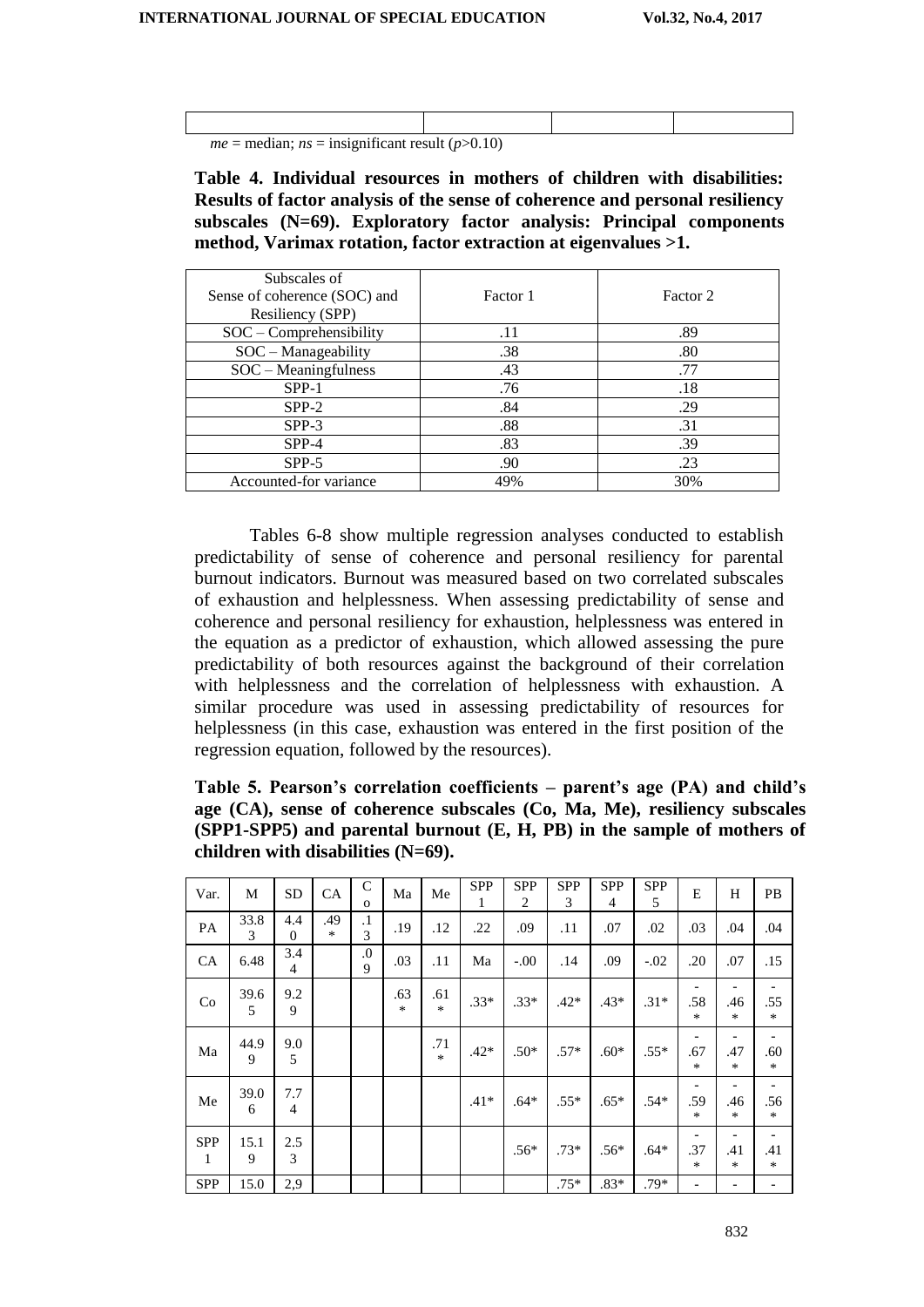| 2                            | 6                      | 1                     |  |  |  |        |        | .50<br>$\ast$                             | .47<br>$\ast$                        | .52<br>$\ast$                             |
|------------------------------|------------------------|-----------------------|--|--|--|--------|--------|-------------------------------------------|--------------------------------------|-------------------------------------------|
| <b>SPP</b><br>3              | 13.7<br>$\overline{4}$ | 3,0<br>$\overline{4}$ |  |  |  | $.82*$ | $.84*$ | .54<br>$\ast$                             | .55<br>$\ast$                        | .58<br>$\ast$                             |
| <b>SPP</b><br>$\overline{4}$ | 13.8<br>$\theta$       | $2,8$<br>9            |  |  |  |        | $.83*$ | .63<br>$\ast$                             | $\overline{\phantom{a}}$<br>.55<br>* | $\overline{\phantom{a}}$<br>.62<br>$\ast$ |
| <b>SPP</b><br>5              | 12.9<br>9              | 3,1<br>9              |  |  |  |        |        | $\overline{\phantom{a}}$<br>.59<br>$\ast$ | $\overline{\phantom{a}}$<br>.60<br>* | -<br>.63<br>$\ast$                        |
| E                            | 14.2<br>8              | 4.3<br>$\overline{4}$ |  |  |  |        |        |                                           | .78<br>$\ast$                        | .95<br>$\ast$                             |
| H                            | 13.5<br>2              | 3.9<br>8              |  |  |  |        |        |                                           |                                      | .94<br>$\ast$                             |
| PB                           | 27.8<br>$\mathbf{0}$   | 7.8<br>6              |  |  |  |        |        |                                           |                                      |                                           |

PA=parent – age; CA=child with disability – age; sense of coherence subscales (Co=comprehensibility, Ma=manageability, Me=meaningfulness); resiliency subscales (SPP1-SPP5); E=exhaustion, H=helplessness, PB=parental burnout – total score. Marked correlation coefficients are significant at  $p < .05$ .

**Table 6. Predictability of sense of coherence and personal resiliency for the total burnout indicator as established in multiple regression analysis (N=69).**

|            | <b>Statistics</b> |                       |                          |      |                |                |        |           |                |                |
|------------|-------------------|-----------------------|--------------------------|------|----------------|----------------|--------|-----------|----------------|----------------|
| Components | B                 | B                     |                          | D    | $-95%$         | $+95%$         |        |           |                | $+95%$         |
|            |                   | <b>SE</b>             |                          |      | C <sub>1</sub> | C <sub>1</sub> |        | <b>SE</b> | 95%            | C <sub>1</sub> |
|            |                   |                       |                          |      |                |                |        |           | C <sub>1</sub> |                |
| Constant   | 61.57             | 4.16                  | 14.79                    | .000 | 53.26          | 69.88          |        |           |                |                |
| <b>SOC</b> | $-.15$            | .04                   | $-3.94$                  | .000 | $-022$         | $-.07$         | $-.43$ | .11       | $-.65$         | $-.21$         |
| <b>SPP</b> | $-.22$            | .07<br>$\overline{ }$ | $-3.26$<br>$\rightarrow$ | .002 | $-.35$         | $-.08$         | $-.36$ |           | $-.58$         | $-.14$         |

Model's predictive power:  $R^2 = .51$ ;  $R^2$ <sub>adjusted</sub>= .49

B – regression coefficient; B SE – error of regression coefficient;  $t - t$  test value;  $p - t$ significance of regression coefficient; -95% ci – lower limit 95% of confidence interval; +95% ci – upper limit 95% of confidence interval; β – standardized regression coefficient; β SE – error of standardized regression coefficient.

## **Table 7. Predictability of helplessness, sense of coherence and personal resiliency for exhaustion as established in multiple regression analysis (N=69).**

|                                             | <b>Statistics</b> |                       |         |                |                |                |        |            |                |                |  |  |  |
|---------------------------------------------|-------------------|-----------------------|---------|----------------|----------------|----------------|--------|------------|----------------|----------------|--|--|--|
| Components                                  | В                 | <b>B</b> SE           |         | p              | $-95%$         | $+95%$         |        | $\beta$ SE | $-95%$         | $+95%$         |  |  |  |
|                                             |                   |                       |         |                | C <sub>1</sub> | C <sub>1</sub> |        |            | C <sub>1</sub> | $\overline{c}$ |  |  |  |
| Constant                                    | 15.73             | 3.07                  | 5.12    | .000           | 9.59           | 21.86          |        |            |                |                |  |  |  |
| BS                                          | .62               | .09                   | 6,85    | .000           | .44            | .79            | .56    | .08        | .40            | .73            |  |  |  |
| <b>SOC</b>                                  | $-.07$            | $.02\,$               | $-4,50$ | .000           | $-.10$         | $-.04$         | $-.38$ | .08        | $-.55$         | $-.21$         |  |  |  |
| <b>SPP</b>                                  | $-.01$            | .03                   | $-.37$  | .712           | $-.07$         | .05            | $-.03$ | .09        | $-.21$         | .14            |  |  |  |
| $M = 1.12$ and $1.11$ and $1.11$ and $1.11$ |                   | $72. \; \mathrm{m}^2$ |         | $\overline{a}$ |                |                |        |            |                |                |  |  |  |

Model's predictive power:  $R^2 = .73$ ;  $R^2$ <sub>adjusted</sub> = .72

B – regression coefficient; B SE – error of regression coefficient;  $t - t$  test value;  $p$ significance of regression coefficient; -95% ci – lower limit 95% of confidence interval; +95% ci – upper limit 95% of confidence interval; β – standardized regression coefficient; β SE – error of standardized regression coefficient.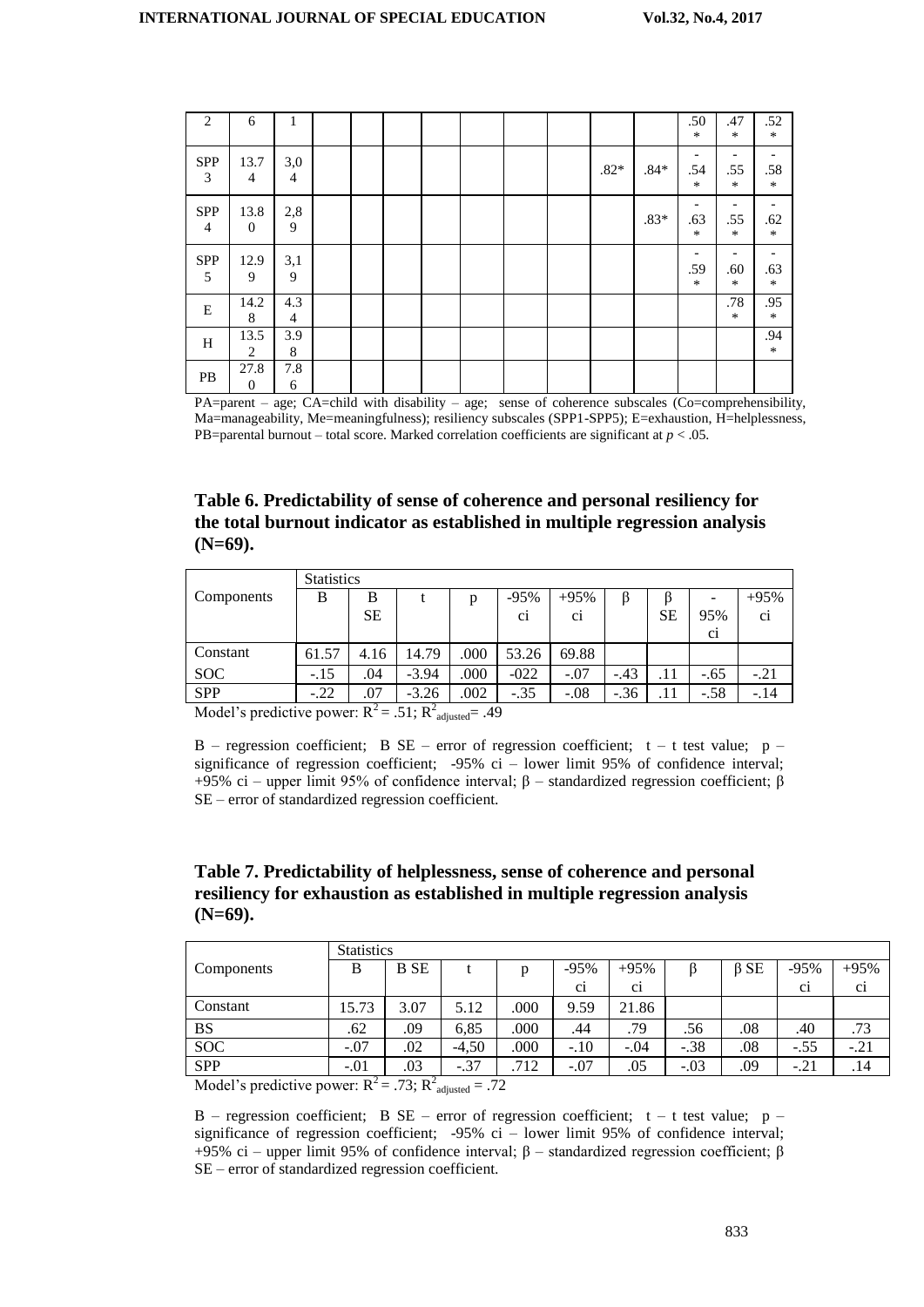The effect of both sources of variance on the parental burnout level is similar. Standardized regression coefficients are similar the sense of coherence ( $\beta$  = -.43; *p* < .001) and for personal resiliency ( $\beta$  = -.36; *p* =.002). They are both negative, which means that high levels of these individual characteristics are associated with low burnout scores. The data presented in two subsequent Tables show that if predictions for burnout components (exhaustion and helplessness) regarded as separate dependent variables are taken into account, sense of coherence ( $\beta$  = -.38; *p* = .000) is associated with exhaustion more strongly than personal resiliency is  $(\beta = -.03; p = .712)$  (Table 7), while personal resiliency (β = -.22;  $p = .031$ ) is associated with helplessness more strongly than sense of coherence is ( $\beta$  = .13; *p* = .255) (Table 8). What matters most in both cases is that the regression coefficient values are negative, which means that high levels of resources are conducive to lower levels of burnout. Thus, sense of coherence likely expresses the capacity to manage energy resources effectively (which seems to result directly from the theory of salutegenesis), while personal resiliency is more closely linked to life problemsolving competencies.

# **Discussion**

Our research has not corroborated associations between socio-demographic characteristics and parental burnout levels. Neither age of the child with disability nor age of the parent (significantly correlated,  $r = .43$ ;  $p < .05$ ) had a significant differential effect on parental burnout levels. We conclude that the duration of care for a child with disability does not necessarily cause burnout. Single parenthood has not shown any association with burnout either. Single mothers did report slightly higher levels of burnout than mothers in two-parent families, but the differences are very far from being statistically significant. This finding differs from the findings reported in the literature, which show higher levels of parental stress and well-being in single parents (Voydanoff, & Donnelly, 1998; Coombs, 1991). It cannot be ruled out that this correlation does not appear in our study because our sub-population of single mothers was relatively small  $(N=11)$ . However if we assume that, though burnout is a consequence of stress, other variables, therein-individual resources promoting good outcomes despite the experienced stress (resilience processes), can mediate between the stress-inducing strain and burnout, and moderate the latter, burnout does not seem inevitable. This interpretation cannot be tested, however, because our sample was not big enough, and the variables we analyzed did not include mothers' experienced stress. Disability type also turned out to be an insignificant factor. Not much can be concluded from this finding, as our sample was comprised only of two disorders in children: autistic spectrum disorder and cerebral palsy. The literature indicates that children's autism is a greater burden to parents than other disabilities types (Donovan, 1988; Koegel et al., 1992; Abbeduto et al., 2004; Pisula, 2007; Davis & Carter, 2008; Estes, Munson, Dawson, Koehler, Zhou & Abbott, 2009; Dąbrowska & Pisula, 2010; Pisula, 2011; Kirby, White & Baranek, 2015). In our study, however, slightly higher burnout levels were reported by parents of children with cerebral palsy. It is possible that cerebral palsy causes a particular strain to parents (Ong, Afifah, Sofiah & Lye, 1998; Cheshire,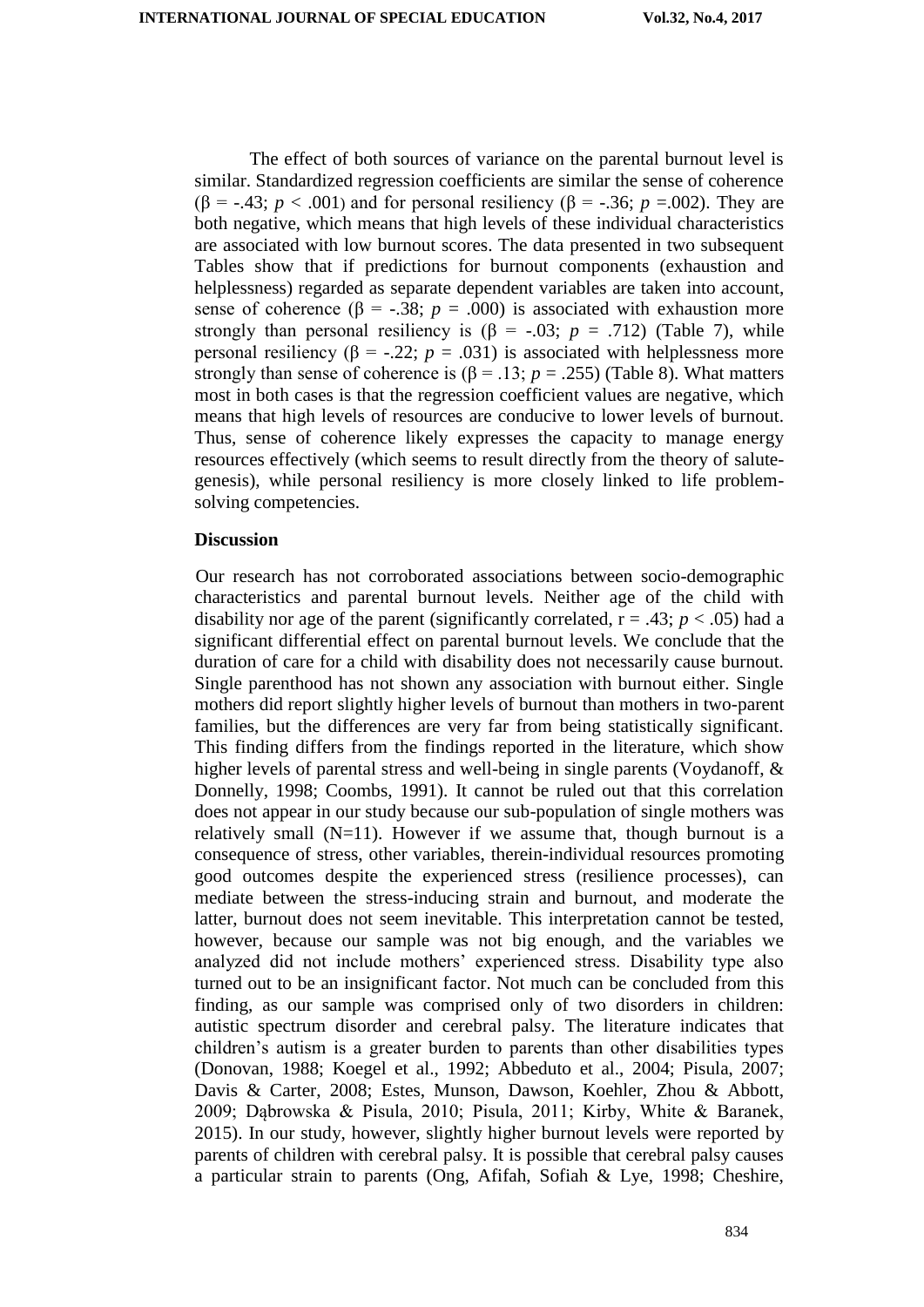Barlow & Powell, 2010; Parkes, Caravale, Marcelli, Franco & Colver, 2011; Olawale, Deih & Yaadar, 2013) which is as challenging as that caused by autism. Rural or small-town residence can be a stress-promoting factor in parents of children with disabilities since it aggravates problems with rehabilitation of children, which is, as a rule, available in bigger cities (commuting to therapy and/or rehabilitation facilities is cost-inducing and time-consuming). The research, however, did not confirm the correlation between place of residence and parental burnout. This finding can be due to possibly stronger informal support from the local community that families in rural areas and small towns can count on. The number of children in the family also turned out to be insignificant even though, in general, families with many children are more prone to poverty and other family problems, which may increase their vulnerability to stress. Nevertheless, a big family does not entail daily predicaments only. In favorable conditions, it can be a flexibly organized system, capable of effectively supporting its members and modifying the ways it functions when faced with difficult situations. Interrelations between parental burnout and parents' education, as well as those between parental burnout and the child's gender, also proved insignificant. Admittedly, parents of boys with disabilities and parents with relatively low level of education reported higher burnout levels than parents of girls with disability and parents with higher education, yet the differences between the groups were slight.

Our study showed, however, the relevance of individual resources as factors promoting good outcomes in parents of children with disabilities. Both sense of coherence and personal resiliency turned out to be significant predictors of burnout. Jointly, they accounted for over 50% of variance of parental burnout, and the effect of each of these characteristics separately was of a similar magnitude. These findings are consistent with the data from studies on the role that sense of coherence plays in maintaining mental wellbeing by parents of children with disabilities (Mak, Ho & Law, 2007; Oelofsen & Richardson, 2006; Olsson & Hwang, 2002). It should be noticed, however, that the literature documenting correlations between personal resiliency (resiliencetrait, ego-resiliency) and stress or parental burnout is rather scarce. It is interesting that each of the variables in our analyses is predictive for another burnout dimension: sense of coherence protects against accumulation of exhaustion, while personal resiliency safeguards against chronic experience of helplessness. We believe that sense of coherence plays a key role in effective management of adaptive resources (therein, likely, in regulating energy resources and retaining optimum mobilization levels), whereas personal resiliency in all probability has a bearing on selection of action modes in difficult situations. Certain doubts arise, however, from a very strong correlation between sense of coherence and personal resiliency  $(r = .62)$ . The range of common variance of the two factors is considerable. Consequently, it is possible that, besides specific protective impact of the two personal resources, parental stress levels can be affected by a latent variable determining their covariance. Such a latent factor of a higher order can be responsible for the quality and availability of personal resources as well as for the effectiveness in applying them in problem solving.

Notably, theoretical accounts of how people effectively handle life problems distinguish adaptive resources from coping resources (Pearlin & Schooler, 1978). What appear to be the two most prominent accounts of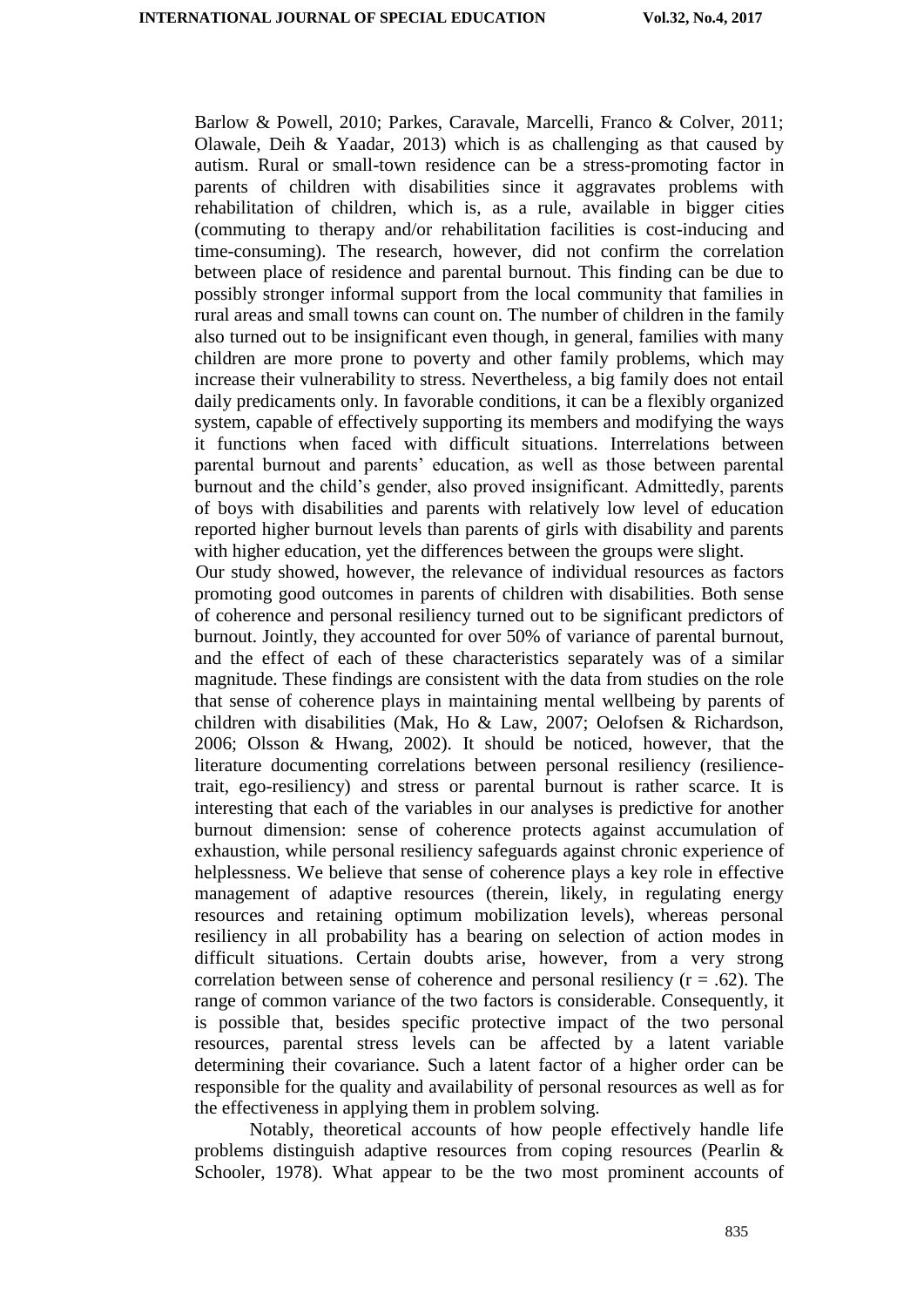psychological stress, put forward by Lazarus (1990) and Hobfoll (1989, 2002), respectively, seem to put a different emphasis on the two factors. Lazarus focuses first of all on information processing (cognitive assessments) and coping. He needs the notion of resources just to define stress as an imbalance of demands and resources, which is supposed to initiate regulation processes leading to reducing this discrepancy. Hobfoll is clearly more interested in the very process of managing resources – acquiring, strengthening, using and investing them. Stress is a response to a real or anticipated depletion of resources. The state of resources determines goals, and goals are subordinated to resources (the aim of regulation processes is to retain the balance of the resources system). According to Lazarus, stress arises when an individual realizes that resources necessary to perform an important task in particular conditions are insufficient or when he/she fails in performing such a task. Resources are thus subordinated to goals. Further research is needed to further contribute to bettering our understanding of these relationships and mechanisms by which to provide supports to children with disabilities and their families.

#### **References:**

- Abbeduto, L., Seltzer, M. M., Shattuck, P., Krauss, M. W., Orsmond, G., & Murphy, M. M. (2004). Psychological well-being and coping in mothers of youths with autism, Down syndrome, or fragile X syndrome. *American Journal on Mental Retardation*, 109(3), 237-254. DOI: 10.1352/0895- 8017(2004)109<237:PWACIM>2.0.CO;2.
- Antonovsky, A. (1987). *Unraveling the Mystery of Health*. San Francisco: Jossey-Bass a Wiley Company.
- Antonovsky, A. (1998). The structure and properties of the sense of coherence scale. In H. McCubbin, E. Thompson, A. Thompson, & J. Fromer (Eds.), *Stress, coping and health in families: Sense of coherence and resiliency* (pp.21–40) (Resiliency in Families Series). Thousand Oaks, California: Sage.
- Antonovsky, A. (1993). The structure and properties of the sense of coherence scale. *Social Science & Medicine*, 36(6), 725-733. DOI:10.1016/0277- 9536(93)90033-Z.
- Burisch, M. (2006). *Das Burnout-Syndrom: Theorie der inneren Erschopfung*  [The burnout syndrome: theory of internal exhaustion]. Heidelberg: Springer Medizin Verlag.
- Block, J. H., & Block, J. (1980). The role of ego-control and ego-resiliency in the origination of behavior. In W. A. Collings (Ed.), *The Minnesota Symposia on Child Psychology* (pp. 39-101). Hillsdale: Erlbaum.
- Chan, D. W., & Hui, E. K. P. (1995). Burnout and coping among Chinese secondary school teachers in Hong Kong. *British Journal of Educational Psychology*, 65, 15-25. DOI: 10.1111/j.2044-8279.1995.tb01128.x.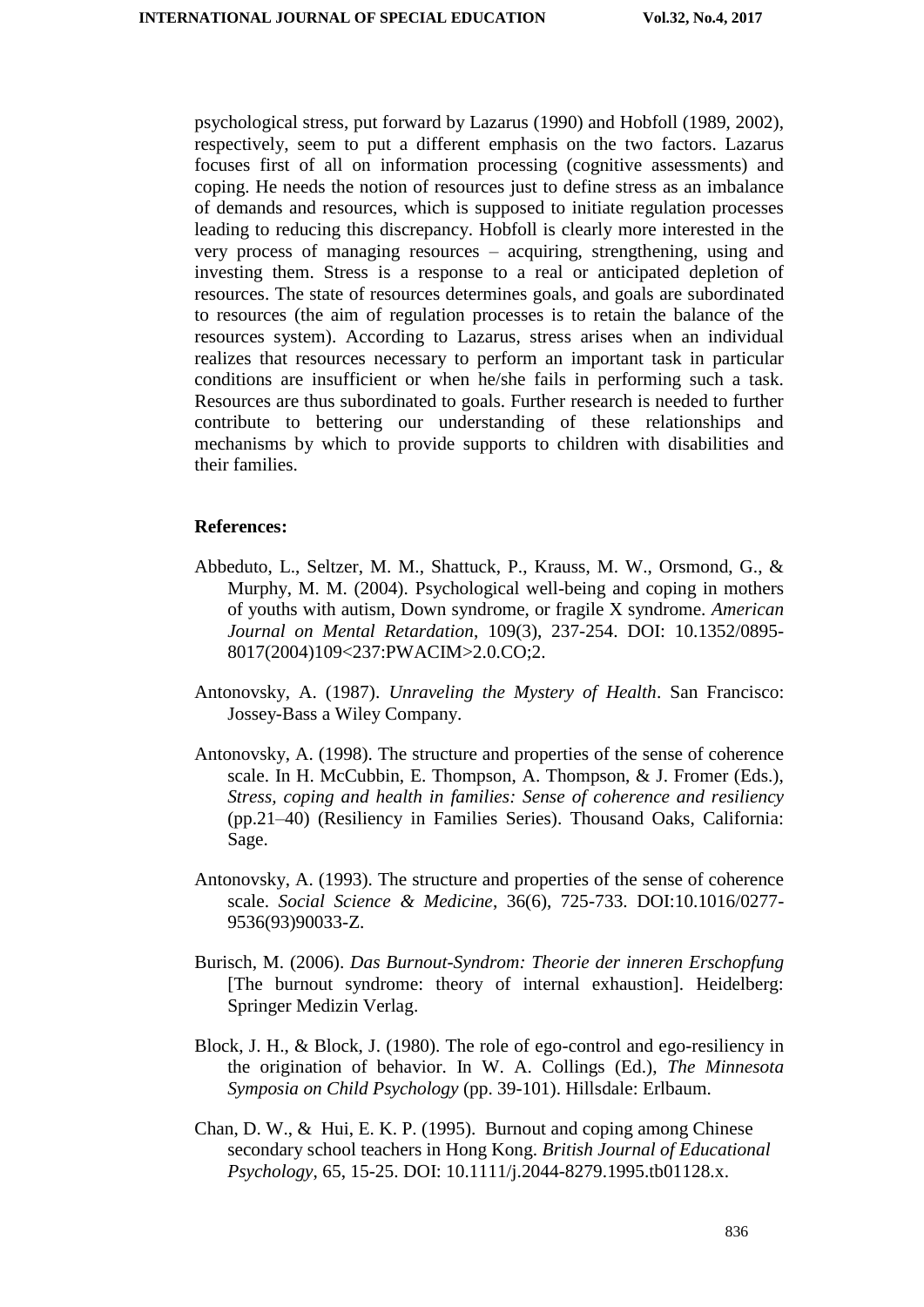- Kristensen, T. S., Borritz, M., Villadsen, E., & Christensen, K. B. (2005). The Copenhagen Burnout Inventory: A new tool for the assessment of burnout. *Work & Stress,* 19(3), 192-207. DOI: 10.1080/02678370500297720.
- Cheshire, A., Barlow, J. H., & Powell, L. A. (2010). The psychosocial wellbeing of parents of children with cerebral palsy: a comparison study. *Disability and Rehabilitation*, 32(20), 1673-1677. DOI: 10.3109/09638281003649920.
- Coombs, R. H. (1991). Marital status and personal well-being: A literature review. *Family Relations*, 40, 97-102. DOI: 10.2307/585665.
- Dabrowska, A., & Pisula, E. (2010). Parenting stress and coping styles in mothers and fathers of preschool children with autism and Down syndrome. *Journal of Intellectual Disability Research*, 54(3), 266-280. DOI: 10.1111/j.1365-2788.2010.01258.x.
- Davis, N. O., & Carter, A. S. (2008). Parenting stress in mothers and fathers of toddlers with autism spectrum disorders: Associations with child characteristics. *Journal of Autism and Developmental Disorders*, 38(7), 1278-1291. DOI:10.1007/s10803-007-0512-z.
- Donovan, A. M. (1988). Family stress and ways of coping with adolescents who have handicaps: Maternal perceptions. *American Journal on Mental Retardation,* 92, 502–509.
- Estes, A., Munson, J., Dawson, G., Koehler, E., Zhou, X. H., & Abbott, R. (2009). Parenting stress and psychological functioning among mothers of preschool children with autism and developmental delay. *Autism*, 13(4), 375–387. DOI: 10.1177/1362361309105658.
- Freudenberger H. J. (1980). *Burn-out: the high cost of high achievement*. Garden City: Anchor Press.
- Goleman, D. (1995). *Emotional intelligence: why it can matter more than IQ*. New York: Bantam Books.
- Golembiewski, R. T., & Munzenrider R. F. (1988). *Phases of burnout: developments in concepts and applications*. New York: Praeger.
- Hobfoll, S. E. (1989). Conservation of resources. A new attempt at conceptualizing stress. *American Psychologist*, 44, 513–524. DOI: 10.1037/0003-066X.44.3.513.
- Hobfoll, S. E. (2002). Social and psychological resources and adaptation. *Review of General Psychology*, 6(4), 307-324. DOI: 10.1037//1089- 2680.6.4.307.
- Hobfoll, S. E. & Freedy, J. (1993). Conservation of resources: a general stress theory applied to burnout. In W. B. Schaufeli, C. Maslach & T. Marek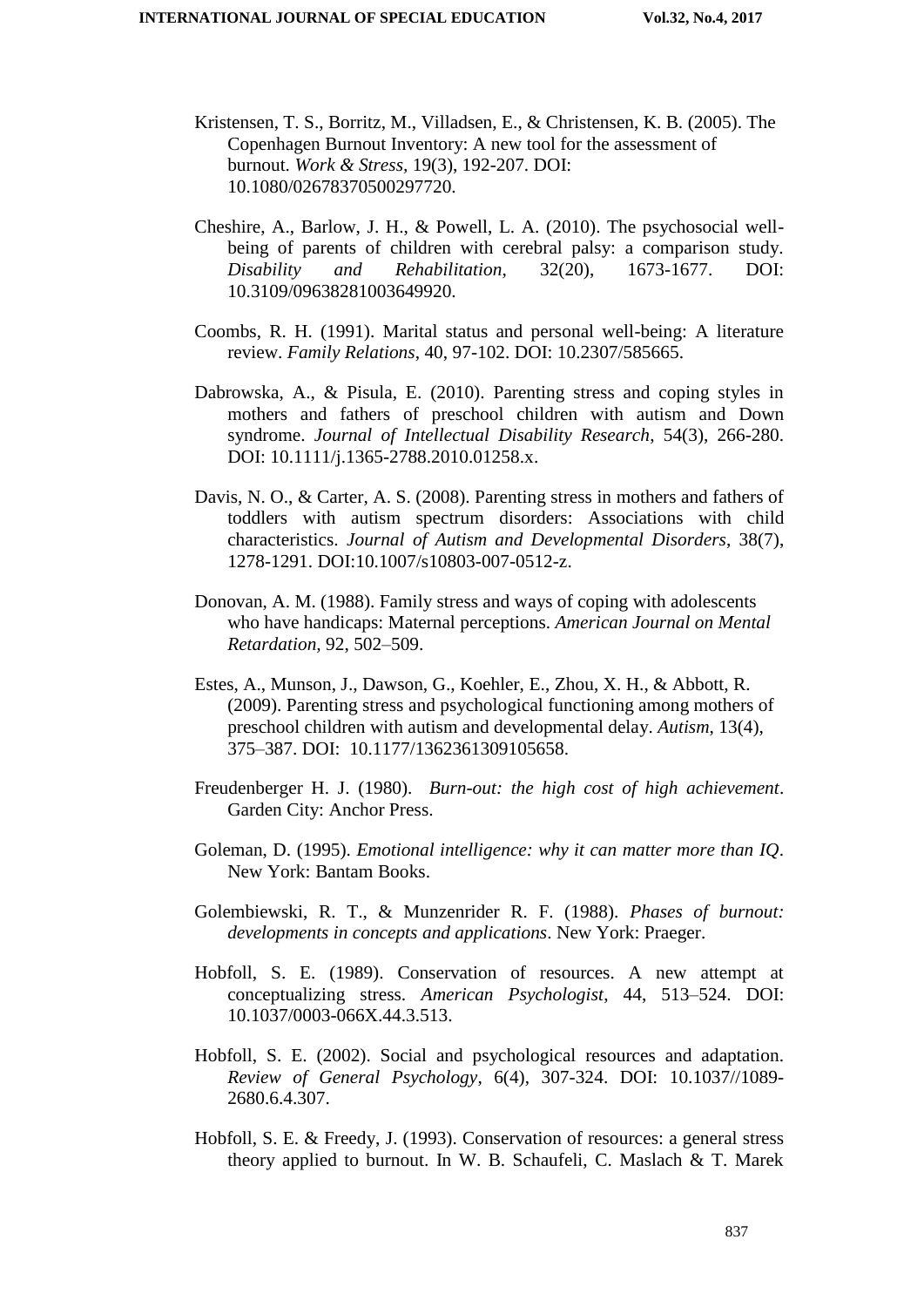(eds.), *Professional Burnout: Recent Developments in Theory and Research* (pp. 115–29). Washington: Taylor & Francis.

- Hobfoll, S. E., & Lerman, M. (1988). Personal relationships, personal attributes, and stress resistance: Mothers' reactions to their child's illness. *American Journal of Community Psychology*, 16(4), 565-589. DOI: 10.1007/BF00922772.
- Khantzian, E.J. Mack, J.E. (1983). Self–preservation and the care of the self ego instincts reconsidered. *Psychoanalytic Study of The Child*, 38, 209- 232.
- Kirby, A.V., White, T.J., and Baranek, G.T. (2015). Caregiver strain and sensory features in children with autism spectrum disorder and other developmental disabilities. American *Journal on Intellectual and Developmental Disabilities*, 120(1), 32-45. DOI: http://dx.doi.org/10.1352/1944-7558-120.1.32
- Koegel, R. L., Schreibman, L., Loos, L. M., Dirlich-Wilhelm, H., Dunlap, G., Robbins, F. R., & Pilenis, A. J. (1992). Consistent stress profiles in mothers of children with autism. *Journal of Autism and Developmental Disorders*, 22, 205–216. DOI: 10.1007/BF01058151.
- Kozłowski, S. (1986). *Granice przystosowania*. Warszawa: Państwowe Wydawnictwo Naukowe.
- Kozłowski, S. (1990). Człowiek w perspektywie fizjologicznej. In J. Kopczyński & A. Siciński (eds). *Człowiek - Środowisko – Zdrowie*. Wrocław: Ossolineum.
- Kwiatkowski, P. & Sekułowicz, M. (2016). Próba oceny trafności nowej skali wypalenia rodzicielskiego. Przegląd Badań Edukacyjnych / Educational Studies Review,  $1(22)$ ,  $163-192$ . DOI: http://dx.doi.org/10.12775/PBE.2015.067
- Lazarus, R. S. (1990). Theory-based stress measurement. *Psychological Inquiry*, 1(1), 3-13. DOI: 10.1207/s15327965pli0101\_1.
- Lazarus, R. S., & Folkman, S. (1984). *Stress, appraisal, and coping*. New York: Springer Publishing Company.
- Mak, W. W., Ho, A. H., & Law, R. W. (2007). Sense of coherence, parenting attitudes and stress among mothers of children with autism in Hong Kong. *Journal of Applied Research in Intellectual Disabilities*, 20(2), 157-167. DOI: 10.1111/j.1468-3148.2006.00315.x.

Maslach, C. (1976). Burned-out. *Human Behavior*, 5 (9)*,* 16*–*22.

Maslach, C. (1993). Burnout: A Multidimensional Perspective. In Schaufeli, W. B., Maslach, C., & Marek, T. (Eds.), (1993). *Professional burnout: Recent developments in theory and research* (pp. 19-32). Washington: Taylor & Francis.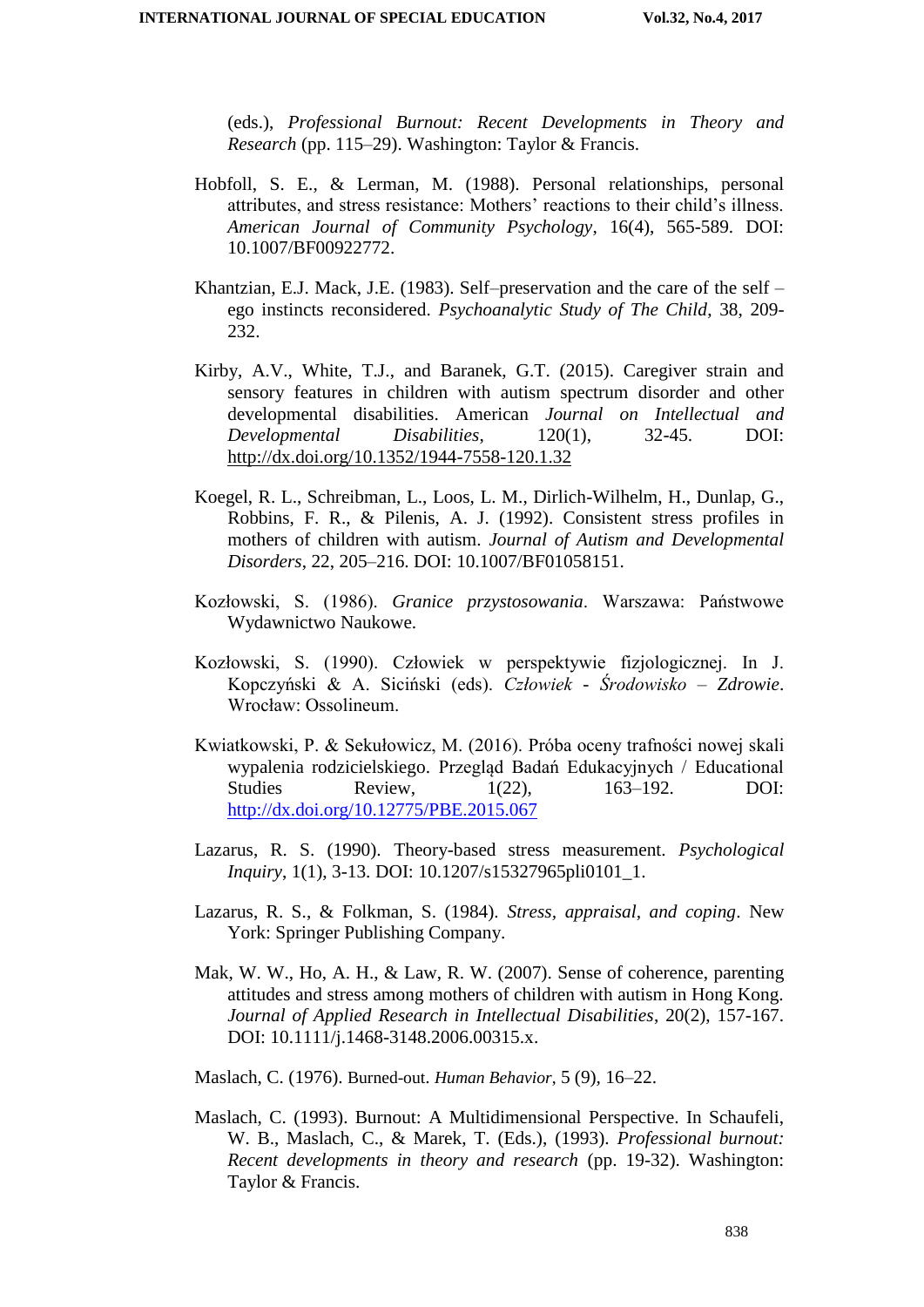- Maslach, C., & Jackson, S. E. (1986). *Maslach Burnout Inventory manual. Second edition*. Palo Alto: Consulting Psychologists Press.
- Maslach, Ch., & Leiter, M. P. (1997). The *truth about burnout. How organizations cause personal stress and what to do about it*. San Francisco: Jossey-Bass a Wiley Company.
- Maslach, C., Schaufeli, W. B., & Leiter, M. P. (2001). Job burnout. *Annual Review of Psychology*, 52(1), 397-422. DOI: 10.1146/annurev.psych.52.1.397.
- Oelofsen, N., & Richardson, P. (2006). Sense of coherence and parenting stress in mothers and fathers of preschool children with developmental disability. *Journal of Intellectual and Developmental Disability*, 31(1), 1- 12.
- Ogińska-Bulik, N., & Juczyński Z. (2008). Skala pomiaru prężności SPP-25 [SPP-25: A resiliency measure scale]. *Nowiny Psychologiczne*, 3, 39–56.
- Olawale, O. A., Deih, A. N., & Yaadar, R. K. (2013). Psychological impact of cerebral palsy on families: The African perspective. *Journal of Neurosciences in Rural Practice*, 4(2), 159. DOI: 10.4103/0976- 3147.112752.
- Olsson, M. B., & Hwang, C. P. (2002). Sense of coherence in parents of children with different developmental disabilities. *Journal of Intellectual Disability Research,* 46(7), 548-559. DOI: 10.1046/j.1365- 2788.2002.00414.x.
- Ong, L. C., Afifah, I., Sofiah, A., & Lye, M. S. (1998). Parenting stress among mothers of Malaysian children with cerebral palsy: Predictors of childand parent-related stress. *Annals of Tropical Paediatrics*, 18(4), 301-307.
- Parkes, J., Caravale, B., Marcelli, M., Franco, F., & Colver, A. (2011). Parenting stress and children with cerebral palsy: a European crosssectional survey. D*evelopmental Medicine & Child Neurology*, 53(9), 815-821. DOI: 10.1111/j.1469-8749.2011.04014.
- Pearlin, L. I., & Schooler, C. (1978). The structure of coping. *Journal of Health and Social Behaviour*, 19, 2-21.
- Peterson, C., i Seligman, M.E.P. (2004). *Character strengths and virtues. A handbook and classification*. New York: Oxford University Press.
- Pines, A.M. (1993). *Burnout: An existential perspective*. In W. B. Schaufeli, Ch. Maslach, & T. Marek (eds.). *Professional Burnout. Recent Developments in Theory and Research* (pp. 33–51). Washington, DC: Taylor and Francis.
- Pines, A. M. (2000). Wypalenie w perspektywie egzystencjalnej [Burnout: An existential perspective]*.* In H. Sęk (ed), *Wypalenie zawodowe – przyczyny mechanizmy zapobieganie* [Professional burnout: Causes,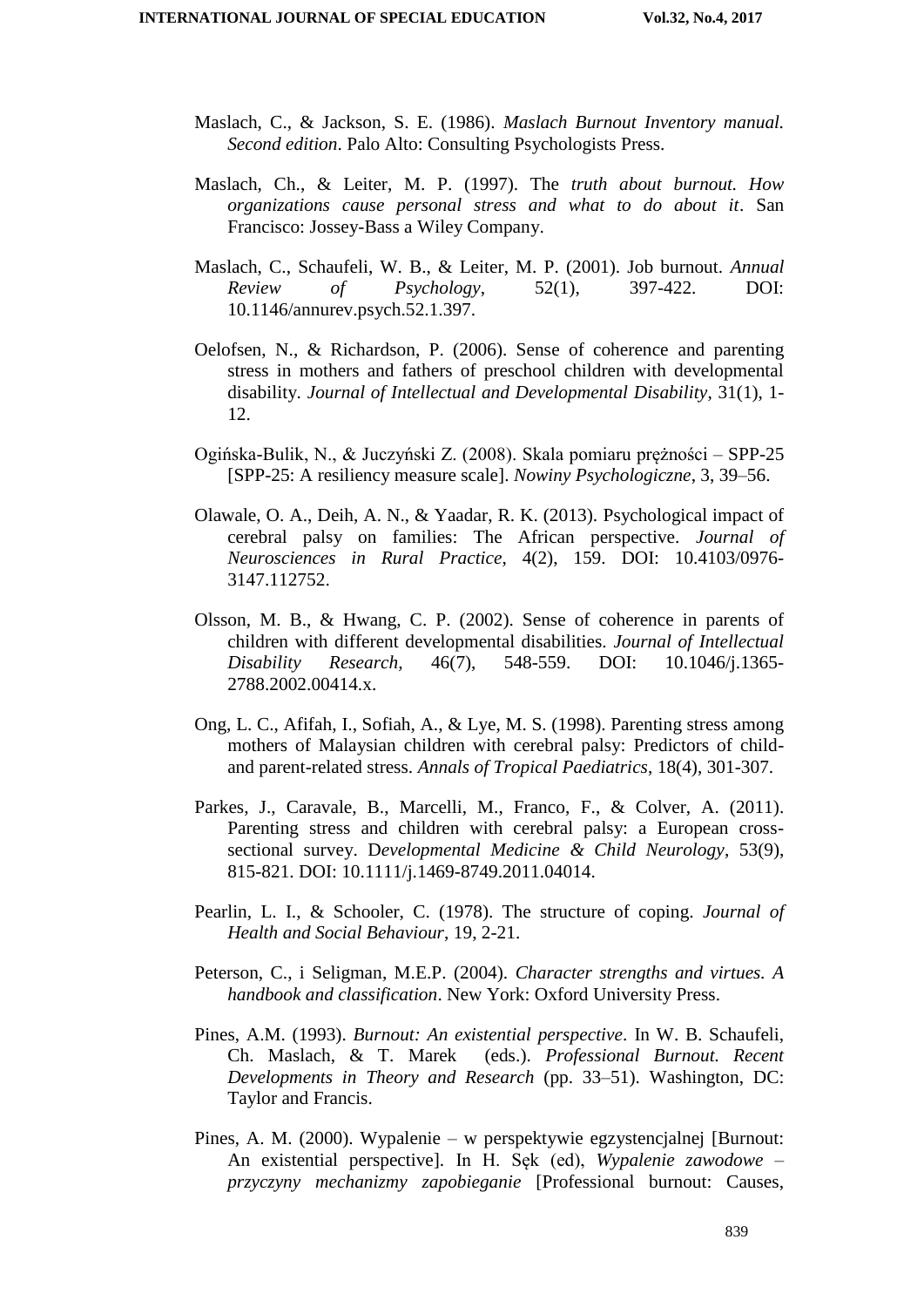mechanisms, prevention] (pp. 32–56). Warszawa: Wydawnictwo Naukowe PWN.

- Pisula, E. (2007). A comparative study of stress profiles in mothers of children with autism and those of children with Down's syndrome. *Journal of Applied Research in Intellectual Disabilities*, 20(3), 274-278.
- Pisula, E. (2011). Parenting stress in mothers and fathers of children with autism spectrum disorders. In M. Mohammadi (ed) *A comprehensive book on Autism Spectrum Disorders* (pp. 87-106). Rijeka: InTech.
- Pisula, E., & Kossakowska, Z. (2010). Sense of coherence and coping with stress among mothers and fathers of children with autism. *Journal of Autism and Developmental Disorders*, 40(12), 1485-1494. DOI: 10.1007/s10803-010-1001-3.
- Ratajczak, Z. (1996). Stres radzenie sobie koszty psychologiczne [Stress, coping, psychological costs]. In I. Heszen–Niejodek i Z. Ratajczak, (eds), *Człowiek w sytuacji stresu. Problemy teoretyczne i metodologiczne* [The individual in a stress situation: Theoretical and methodological issues] (pp. 65–86). Katowice: Wydawnictwo Uniwersytetu Śląskiego.
- Reyman, & J., Kucyper, K. (1994). *Między rezygnacją a wyzwaniem* [Between resignation and challenge]. Katowice: Wieczorek Press.
- Schaufeli, W., & Enzmann, D. (1998). *The Burnout Companion to Study and Practice: A Critical Analysis.* London: Taylor and Francis Ltd.
- Sęk, H. (2000). Uwarunkowania i mechanizmy wypalenia zawodowego w modelu spoecznej psychologii. In H. Sęk (ed), *Wypalenie zawodowe – przyczyny, mechanizmy, zapobieganie* [Professional burnout: Causes, mechanisms, prevention] (pp. 83-112). Warszawa: Wydawnictwo Naukowe PWN.
- Sekułowicz, M. (2013). *Wypalenie się sił rodziców dzieci z niepełnosprawnością* [Burnout in parents of children with disability]. Wrocław: Wydawnictwo Naukowe Dolnośląskiej Szkoły Wyższej.
- Sekułowicz, M. Kwiatkowski, P. (2013). Wypalanie się sił u rodziców dzieci z niepełnosprawnością – konstrukcja nowego narzędzia badawczego [The burnout syndrome in parents of children with disabilities; construction of a new research tool]. *Studia Edukacyjne*, 25, 29-50.
- Selye, H. (1956). *The stress of life*. New York, NY: McGraw-Hill.
- Selye, H. (1974). *Stress without distress.* Philadelphia, PA: J. B. Lippincott.
- Sternberg, R.J. (1998). A balance theory of wisdom. *Review of General Psychology*, 2, 347-365. DOI: http://dx.doi.org/10.1037/1089- 2680.2.4.347